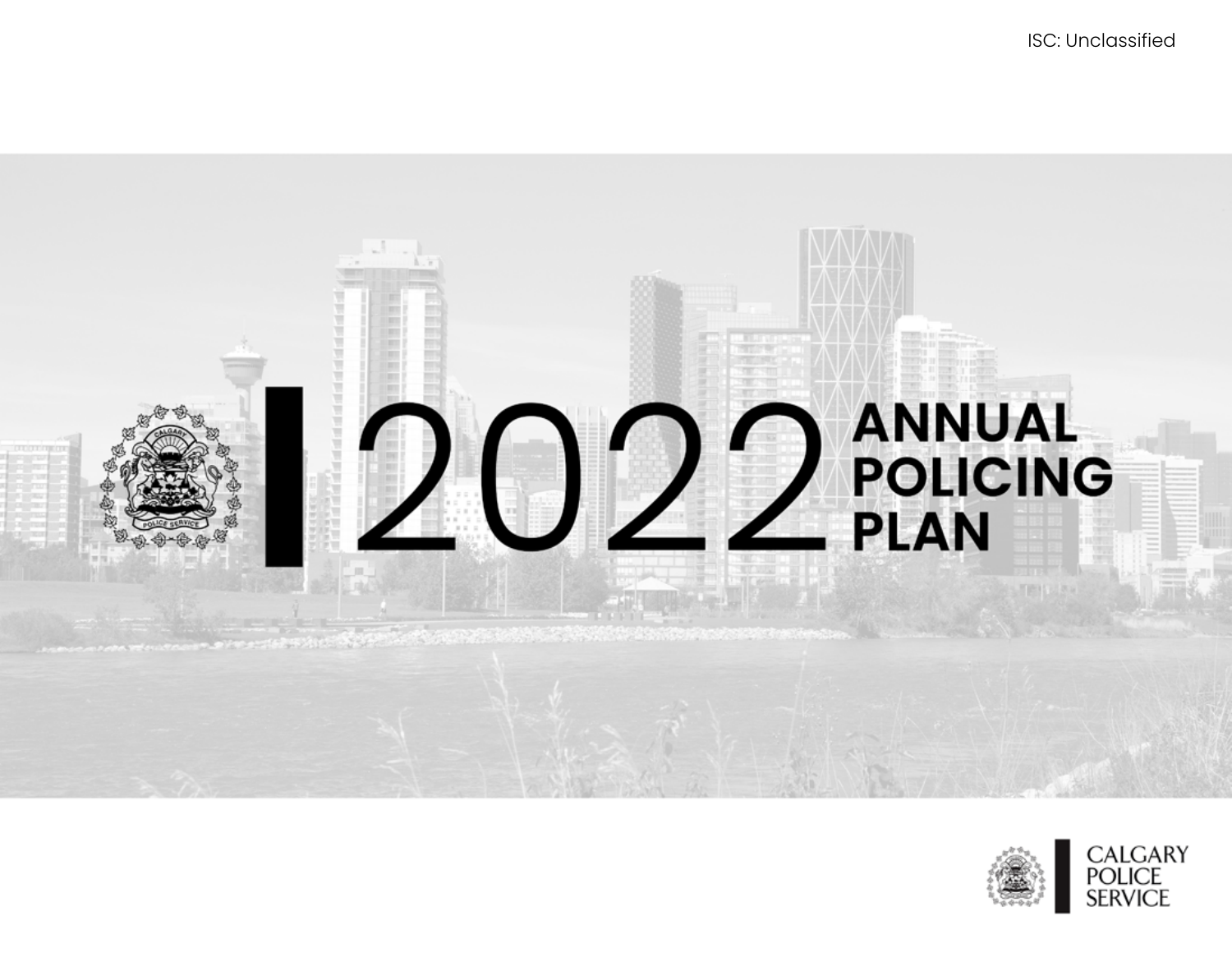# **SUMMARY**

This Annual Policing Plan (APP) presents the yearly priorities and strategies of the Calgary Police Service (CPS). The APP supports effective decision-making, investment decisions, improvements to organizational performance, and efficiency and effectiveness of the CPS.

Subjects/Keywords:

Police, Annual Policing Plan, Service Plan, Work Plan, Business Plan, Action Plan, Performance Measures, Projects, Strategic Plan, Priorities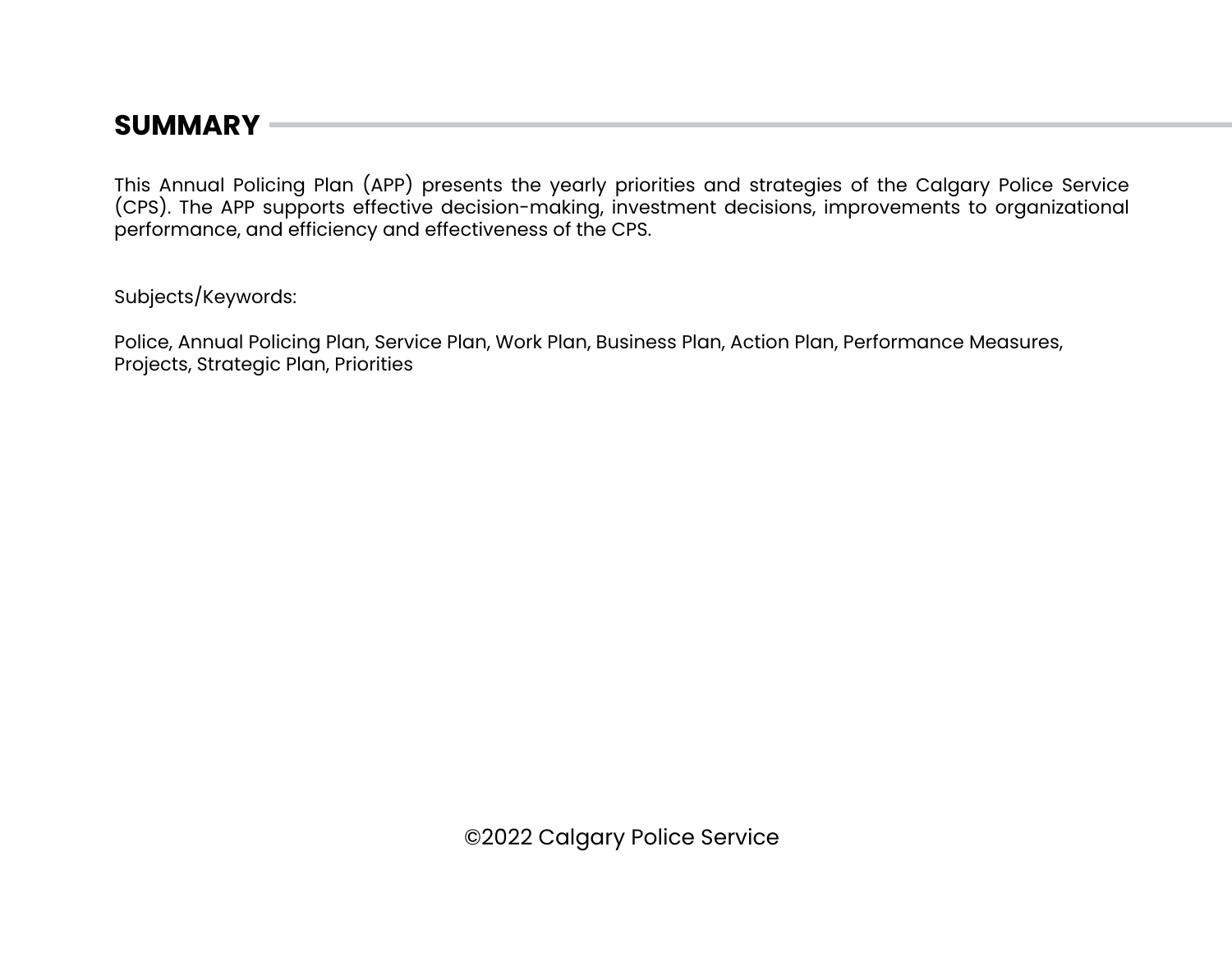# **TABLE OF CONTENTS**

| <b>Our Strategy</b>                                  | $\mathcal{L}$ |
|------------------------------------------------------|---------------|
| Message from the Calgary Police Commission           | 3             |
| Message from the Chief and Executive Leadership Team | 5.            |
| Our Services to the Community                        | 7             |
| Our Focus for 2022                                   | 8             |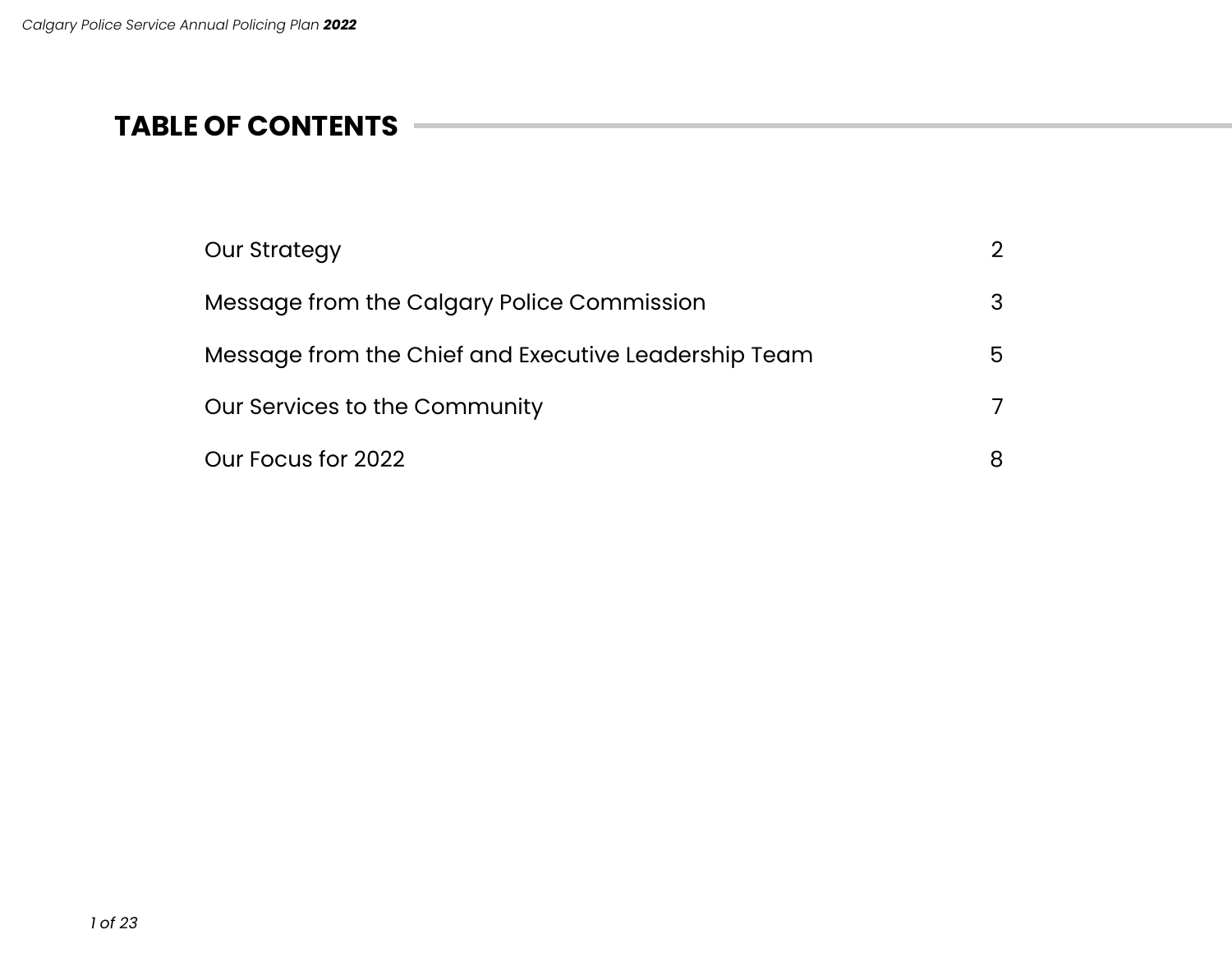# **OUR STRATEGY**



# **OUR PROMISE**

We strive to create an organization & community that is safe, diverse, inclusive & inspired. We are honoured to serve.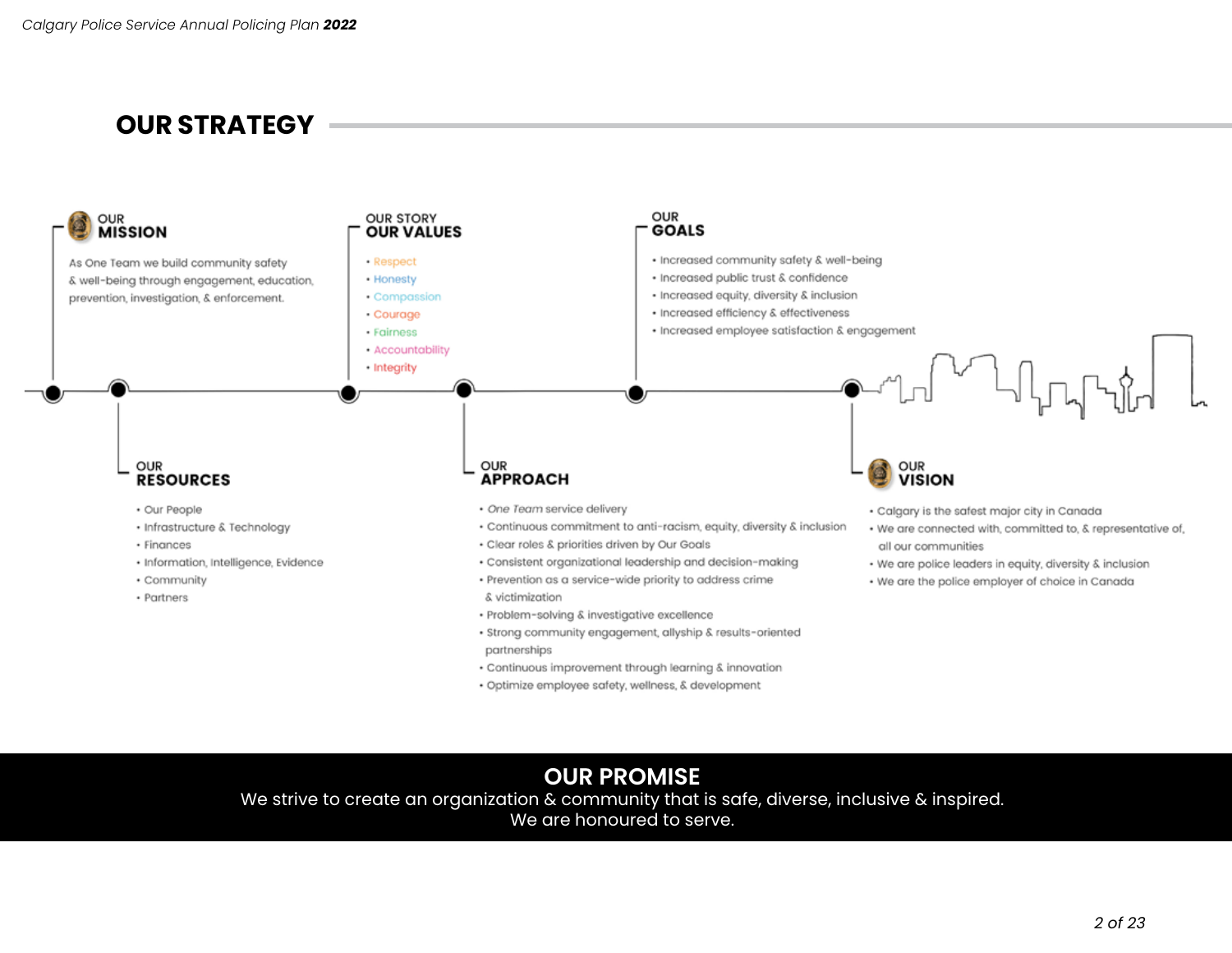

# **MESSAGE FROM THE CALGARY POLICE COMMISSION**

The past two years have been incredibly challenging for the Calgary Police Service. The loss of Sergeant Andrew Harnett, pandemic stresses, understaffing and the increased focus on needed police reforms have all taken a toll on officers and civilian staff. As the Calgary Police Commission looks forward to 2022, we do so with a deep gratitude for all the hard work and dedication shown by members of the Service through what has been an exceptionally difficult period.

Both the Commission and Calgary Police Service (CPS) pledged that policing in Calgary would become more modern, inclusive, accountable and anti-racist. This coming year is an opportunity to continue building on the work of the last two years with community partners and citizens to advance an agenda focused on innovation, modernization, diversity, equity and building trust.

Moving forward together, we expect to see a continued focus on public safety through crime prevention and education, strong investigations, youth programs, partnerships with community agencies, and making sure CPS members have the training, equipment, and culture to effectively serve the community.

# **Alongside and supporting these priorities, the Commission expects the CPS to implement the following commitments:**

- To counter the long history of systemic racism in policing, • the CPS must prioritize implementing the actions needed to remove systemic barriers by continuing and building on work already underway to address the root causes of inequities and embedding anti-racism, equity, inclusion, and diversity into the core of the organization. This will require a comprehensive strategy and implementation plan based on evidence, developed in consultation with experts and affected groups, and driven by measurable goals and outcomes that are reported publicly.
- Calgary has always been a leader in community policing •a model built on the principles of service, cooperation, and strong community relationships. Continue exploring service delivery models that look at the role of police and other health and social service providers when it comes to both prevention and response. Continuing and accelerating this work to leverage strategic investments and partnerships will support a coordinated evolution of public safety and achieve the best outcomes for all Calgarians.
- It will be important to capture the vision for public safety into the future and the extensive work required to achieve that vision. In 2022, CPS will work with the Commission and the City of Calgary to complete the Calgary Police Service 2023-2026 business plan and budget with special attention to providing more clear and transparent public reporting to help Calgarians better understand how CPS allocates its budget. Include goals and targets that are both challenging and achievable as well as context or benchmarking, where possible, to give a clear understanding about how CPS is performing.
	- With 3000 employees, whose compensation accounts for more than 80% of the CPS budget, safety, wellness, and engagement must remain a priority. Continue supporting employee safety and wellness through high quality, accessible wellness, and psychological supports and by proceeding with the HR modernization reforms (an evolution of the Commission's 7-point plan) underway aimed at fulfilling the anti-racism action plan and to create a fair, respectful, and inclusive workplace.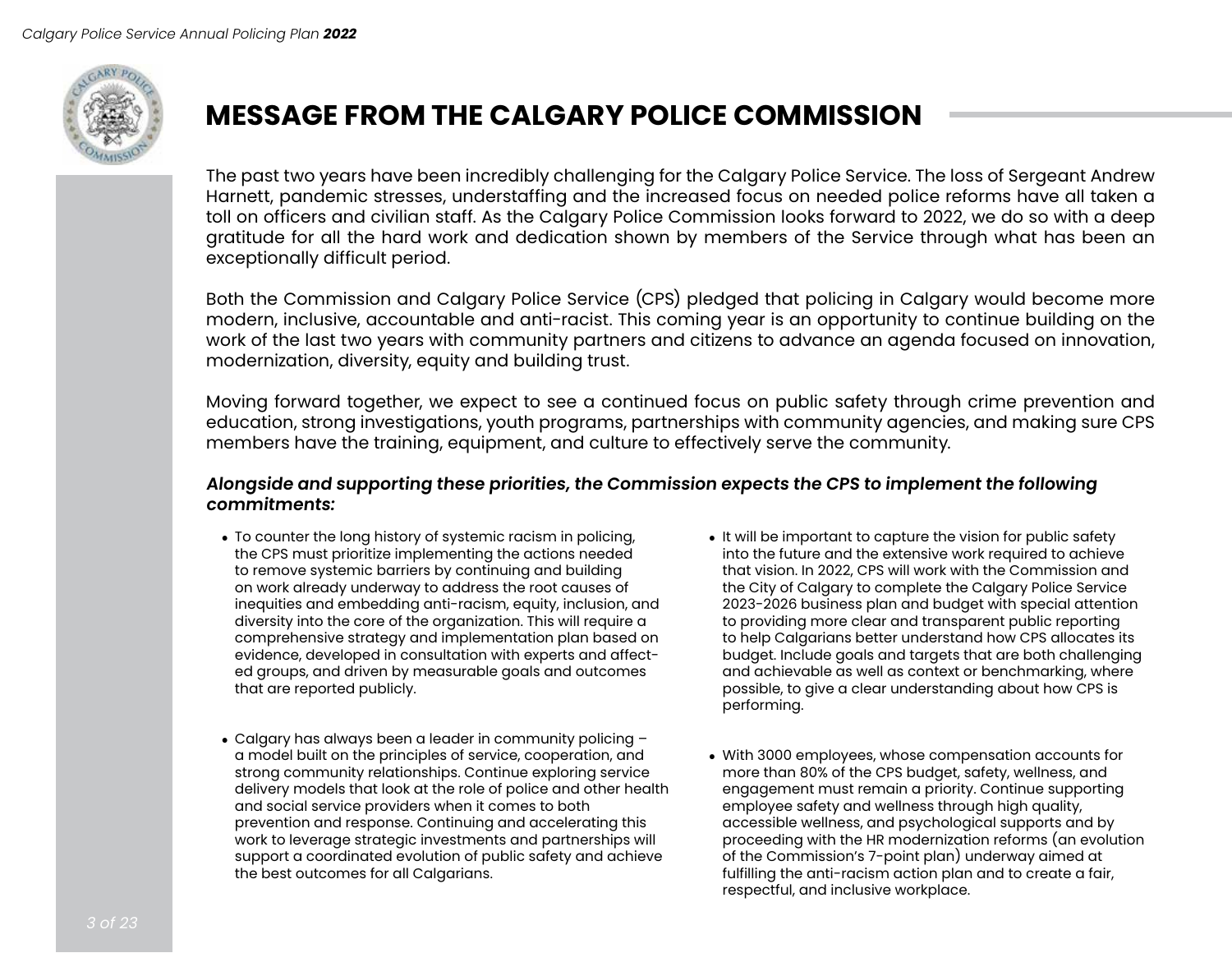

- Public trust and confidence that policy and processes are fair and consistent is required for police to operate effectively. Continue modernization of internal professional standards processes and working with the Province on reforming the Police Act to establish a complaint system that reduces the length of the process, addresses the community's concerns about officer accountability. Continue implementation of recommendations from the Wittmann report to reduce use of force incidents and ensure officers are sufficiently trained and equipped to face the challenges of the job.
- Provide careful stewardship of resources by implementing recommendations of the service optimization review, the functional review, and internal audits to ensure responsible, evidence based decisions around resource allocation and risk management.
- Proactively communicate with Calgarians on the progress the •CPS is making toward priorities and consider opportunities to engage the community on topics that directly affect them.

We are hopeful for what this coming year will bring and know that the Service will continue to be guided by the values of respect, honesty, fairness, integrity, accountability, compassion and courage.

SARIN CORNON

**Chair Shawn Cornett On behalf of the Calgary Police Commission**

The Calgary Police Commission is a body of community members appointed by City Council to provide independent citizen governance and oversight of the Calgary Police Service on behalf of all Calgarians. To protect the political neutrality of the police, Calgary's police chief reports directly to us and we give direction to the Service through the chief, police policies, monitoring of the complaints process, and approval of how the police budget is spent.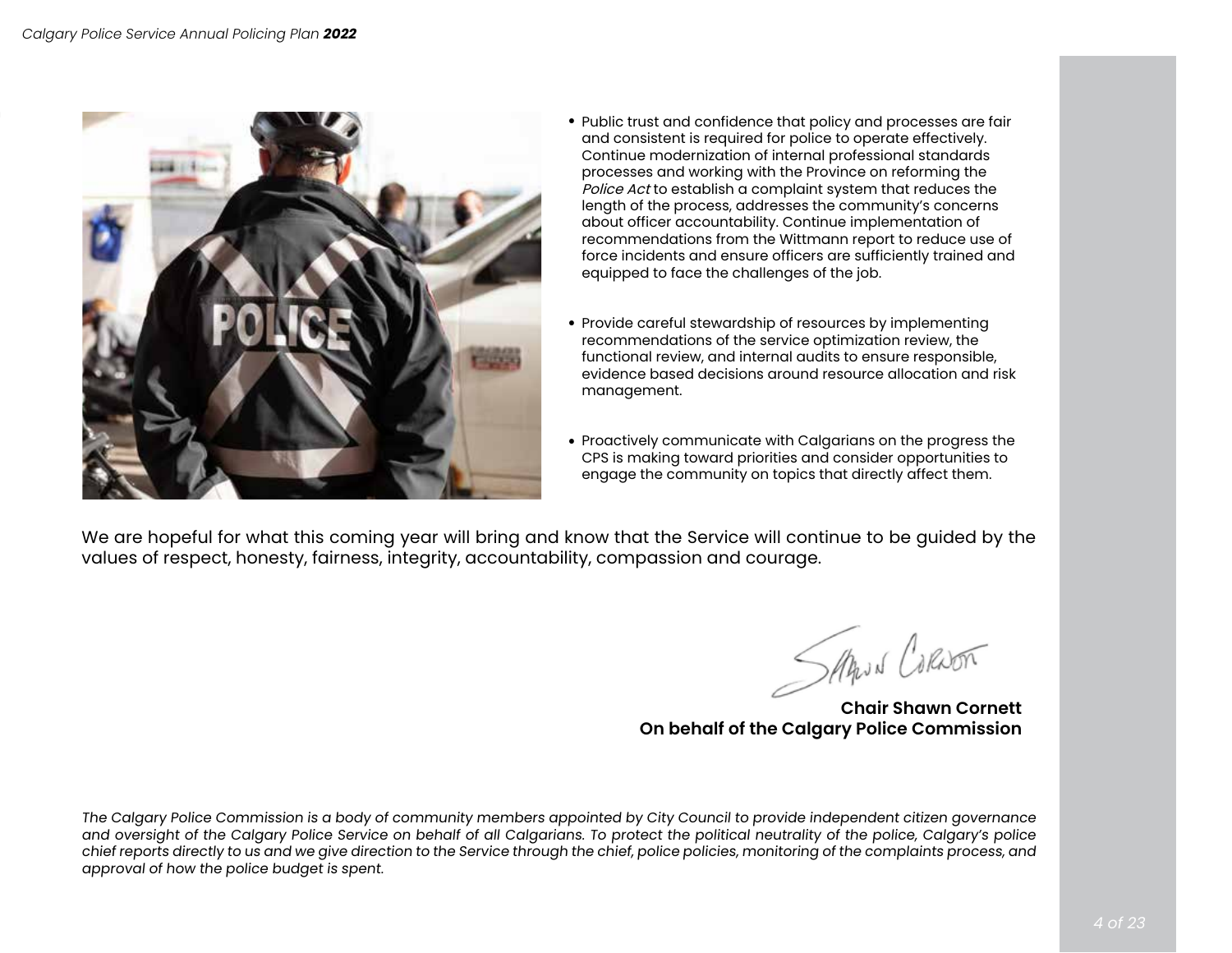

# **MESSAGE FROM THE CHIEF AND EXECUTIVE TEAM**

We have experienced many changes and challenges in society over the past two years. As your police service, it is important that we continue to evolve to meet these challenges, adapting as necessary to meet the contemporary needs of the communities we are so privileged to serve.

In 2021, we felt a deep sense of personal loss resulting from the murder of our colleague and friend Sgt. Andrew Harnett. We also experienced changes to legislation, fluctuating crime patterns and call volumes, protests and demonstrations, calls to defund or abolish police, further public health restrictions, staffing shortages, as well as changes in the political landscape. Our members have responded exceptionally well to these challenges and have continued to provide professional, compassionate service to Calgarians.

With every challenge comes opportunity, and our Service has chosen not to simply 'weather the storm', but rather to engage proactively and meaningfully with our communities to improve upon the services we provide, and

to create a safer and more inclusive Calgary. Our sworn and civilian members do important, meaningful work every single day that makes a positive difference in the lives of Calgarians. This is not just in operations, but also investigations, prevention, early intervention, and administratively. They have worked hard to enable reductions in most crime categories including shootings and homicides. Their work led to the people we serve being safer in 2021 compared to previous years and we commit to doing everything in our power to continue this trend into 2022 and beyond.

We also kept our promise to explore alternative crisis response models with increased capacity added to the Police and Crisis Team (PACT), Downtown Outreach Addictions Partnership (DOAP) and Mobile Response Team (MRT). We've made strides in Human Resources (HR) modernization as well as advancements in various audits, internal investigative files and implementing recommendations from reports such as Wittmann and Arkinstall – and we continue to advocate for changes to modernize Alberta's Police Act.

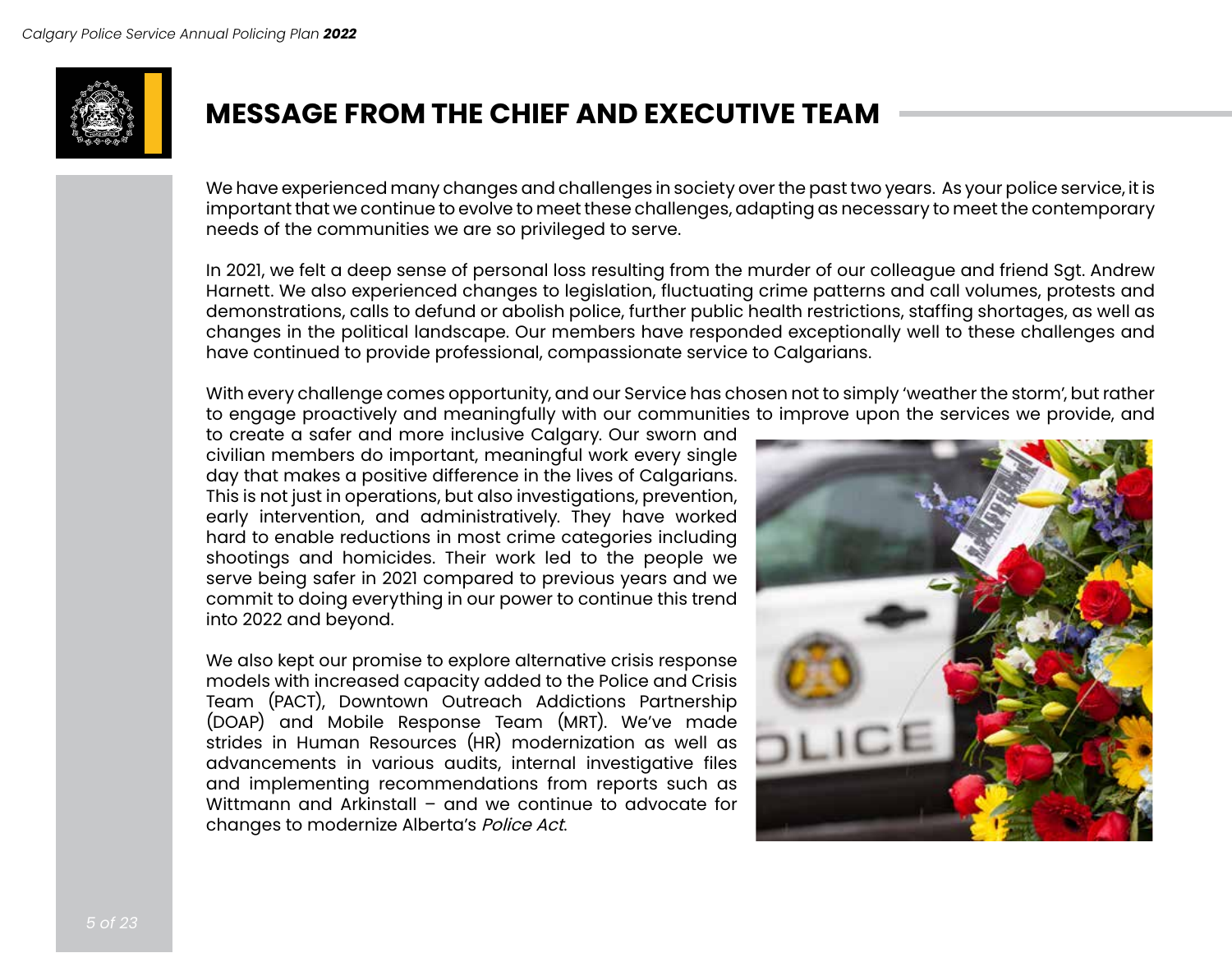We know that for all this progress, there remains more to do. Our efforts to evolve our Service and profession are continuous and require a steadfast commitment to adaptation for the betterment of our members and the community we serve:

- From our most recent survey we know a critical focus area for us is to restore pride in policing and to help improve the morale of our members. With 86 per cent of our budget allocated to people, we need to ensure they continue to be supported through a variety of initiatives in this Annual Policing Plan.
- We continue our efforts to maximize efficiency and effectiveness. Not only to ensure the community realizes best return and value for their investment, but to also set a strong foundation for a solid future, including the best use of technology to achieve positive outcomes for Calgarians.
- Robberies, firearms offences, house break and enters, •drug-related violence and death, and traffic offences all remain concerns for our citizens. This includes downtown safety and a focus on reducing crime, disorder and improving perceptions of safety in our core.
- Engagement with our community must be strengthened, especially those with diverse backgrounds, as we strengthen our commitment to being open, transparent, and accountable to the community we serve.
- Our commitment to anti-racism, equity, diversity, and inclusion remains pivotal. Our \$8 million diverted to the Community Safety Investment Framework is just one small part of that work.

Amid change, we must not lose sight of one clear constant; each member of our Service contributes towards making Calgary a safer, more inclusive and inspired place. Our collective success relies on the continued commitment of our members, strong partnerships, and the ongoing support from Calgarians.

Thank you for your trust and confidence in CPS – it is very well-placed.

**Chief Mark Neufeld**

**Deputy Chief Paul Cook**

**Deputy Chief Raj Gill**

**Deputy Chief Katie McLellan**

**Deputy Chief Chad Tawfik**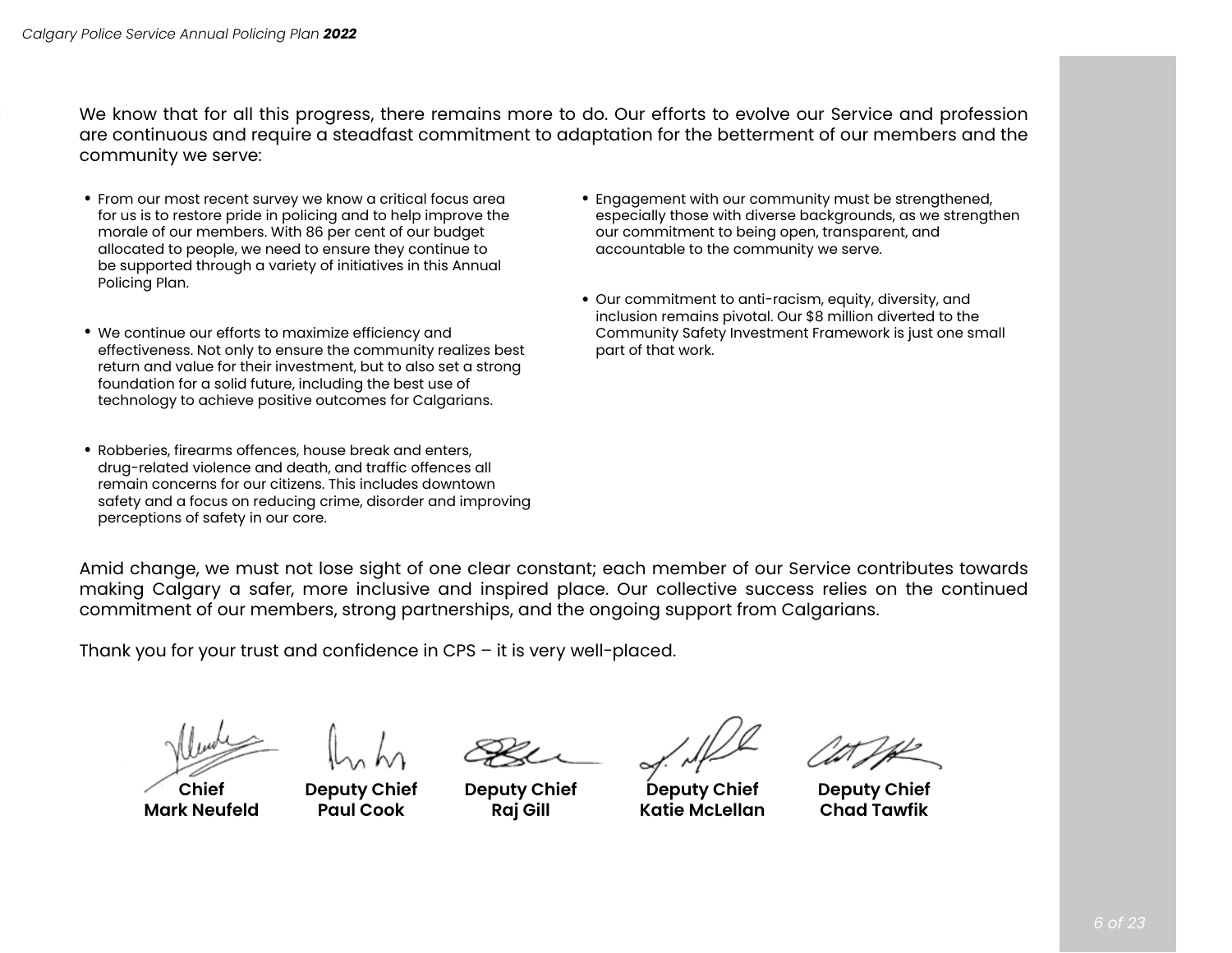# **OUR SERVICES TO THE COMMUNITY**

Calgarians can rely on nearly 3,000 dedicated employees to deliver a variety of police services.



**Responding to calls for service** Our police officers respond to 565,000 calls for service per year, 24 hours a day, seven days a week.



**Investigation and intelligence-led policing** Police officers and civilian employees are called upon to investigate a variety of crimes.



**Traffic safety and education** Road safety and education is the responsibility of all patrol officers and support areas.



# **Prevention, education, and early intervention**

The CPS works with many partners to provide resources to youth, vulnerable populations, and diverse communities.



## **Major events management**

Police officers ensure public safety at more than 600 events per year through extensive risk assessment, planning, and collaboration with event organizers.



#### **Community presence and engagement**

The CPS engages with Calgarians through daily interactions by our members in the community and various outreach programs, including crime awareness campaigns, Coffee with a Cop, and public events attended by the Canine Teams and Diversity Resource Team.



#### **Enabling services and volunteers**

Police officers are supported by more than 750 civilian employees that provide enabling services. In addition, many more Calgarians donate their time to support victims of crime and other outreach programs.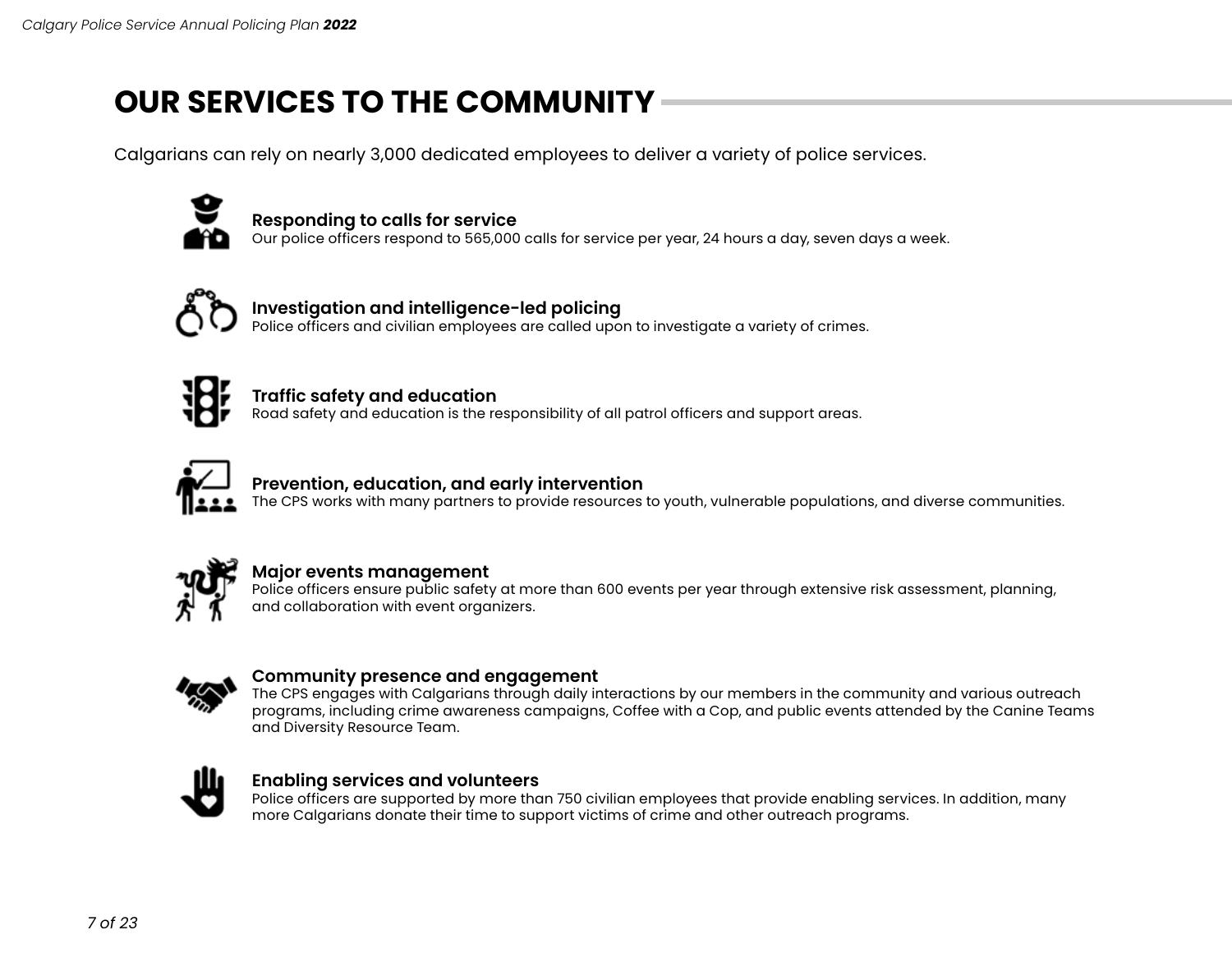# **OUR FOCUS FOR 2022**



# **INCREASED EMPLOYEE SATISFACTION AND ENGAGEMENT**<br>Focus on the modernization of employee services and improve employee wellness.



# *1. Improve Employee Wellness and Resiliency*

The COVID-19 pandemic, combined with workload and external pressures on policing, has resulted in a 32 per cent increase in members seeking psychological support. Ensuring the safety and well-being of our members is of the utmost importance in 2022.

|                              | 1.1 Psychological Well-Being Strategy                                                                                                                                                                                                                                                                                                                        |
|------------------------------|--------------------------------------------------------------------------------------------------------------------------------------------------------------------------------------------------------------------------------------------------------------------------------------------------------------------------------------------------------------|
|                              | Implement and measure the Psychological Well-Being Strategy to inform organizational decision-making and mitigate risk.                                                                                                                                                                                                                                      |
| <b>Performance</b><br>Target | Maintain 2021 levels for psychological disability claims.                                                                                                                                                                                                                                                                                                    |
| <b>Activities</b>            | QI: Psycho-educational training and supervisor training on Psychological Well-Being Strategy developed.<br>Q2: Implement Outcome Based Questionnaire, designed for ongoing measurement of client progress<br>throughout therapy. Will allow clinicians to review client-reported data and adjust ongoing treatment for<br>faster, more quantifiable results. |

## **1.2 Return to the Workplace Plan**

Formulate recommendations to guide the future of our workplace considering Occupational Health and Safety legal requirements.

| Performance<br><b>Target</b> | Policy and guidelines completed and communicated.                                                                                                     |  |
|------------------------------|-------------------------------------------------------------------------------------------------------------------------------------------------------|--|
| <b>Activities</b>            | QI: Deliver the COVID-19 Return to the Workplace Plan.<br>Q4: Integrate COVID-19 hazard assessments into the Safety Data<br>Management System (SDMS). |  |



# **1.3 Driver Safety & Compliance**

Incorporate the updated driver safety policy into officer training programs.



**Target** Reduce the number of preventable Service vehicle collisions year over year.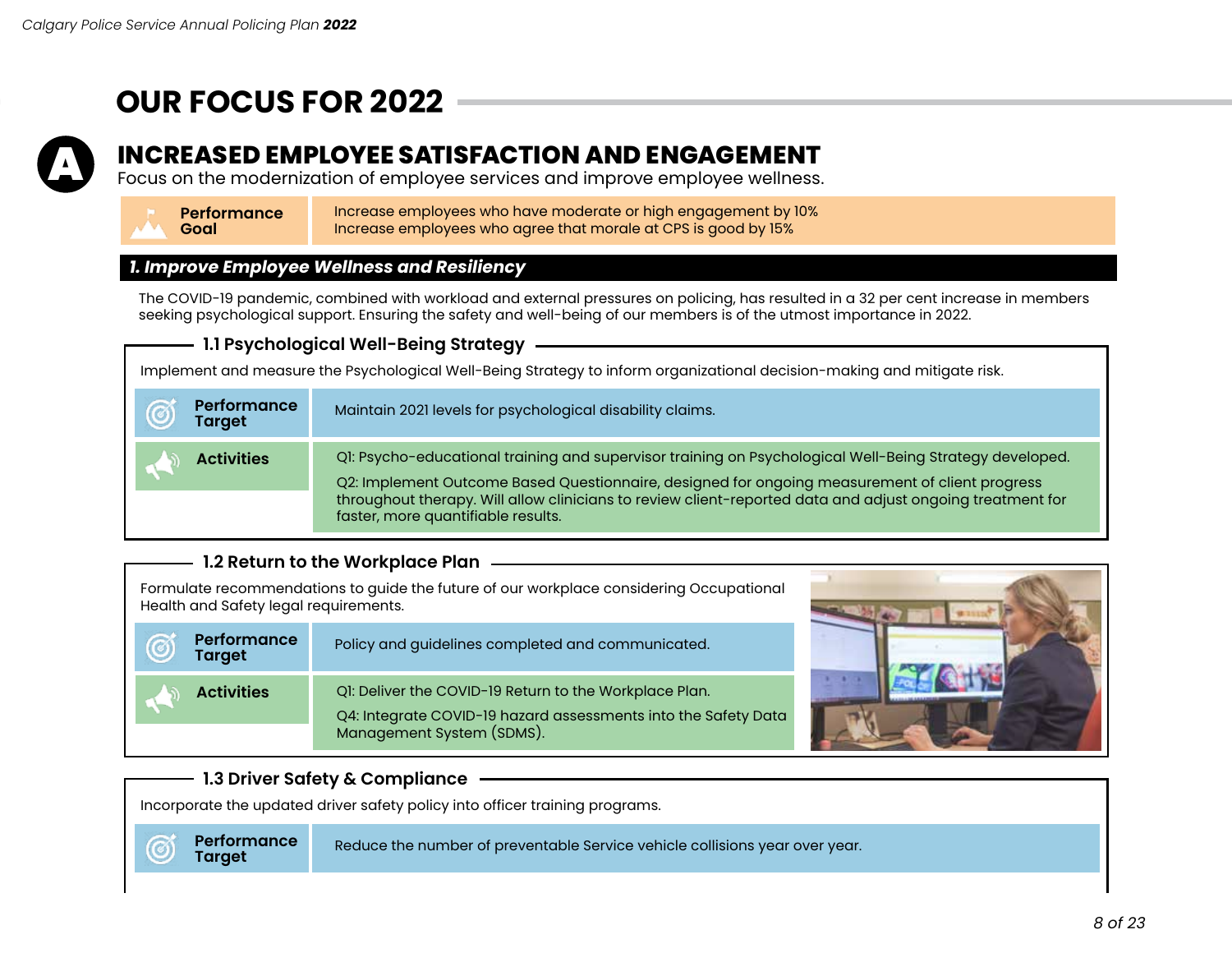

**Activities** Q1: Implement the Service Vehicle Operations Policy.

Q3: Adapt recruit class training and in-Service training with new policy for Patrol Training Officers.

## *2. Improve Employee Development Opportunities*

The CPS Employee Survey showed that the percentage of employees satisfied with professional development opportunities in the CPS declined in 2021, and just over half agree they have the training, tools, and equipment to do their jobs.

# **2.1 Career Management Program Development**

Build and sustain career development support for members, increase employee engagement, satisfaction, and retention and address concerns around fairness and transparency in Human Resources processes such as promotions and tenure.

| <b>Performance</b><br>$\copyright$<br><b>Target</b> | New career management program is implemented Service-wide.                                                                  |
|-----------------------------------------------------|-----------------------------------------------------------------------------------------------------------------------------|
| <b>Activities</b><br>لساما                          | Q2: Career Management Program developed.<br>Q3: Early Intervention Program integrated within the Career Management Program. |
|                                                     | Q4: Career Management Program implemented and communicated Service-wide.                                                    |

## **2.2 Leadership Development Program**

Develop and implement a Leadership Development Strategy by rank/level to increase employee morale and retention, as well as ensure that leadership skills and abilities align with Service values and Our Strategy.

| Performance<br>$\copyright$<br><b>Target</b> | 90% of eligible Inspectors and Directors have completed the Leadership Development Program.                                  |
|----------------------------------------------|------------------------------------------------------------------------------------------------------------------------------|
| <b>Activities</b><br>$\mathbf{L}$            | QI: Inspector/Director Leadership Development Program implemented.<br>Q3: Sergeant Leadership Development Program developed. |
|                                              | Q4: Leadership Development Strategy developed for all levels of the Service.                                                 |

# **2.3 In-Service Training Program**

Redesign the In-Service Training Program to ensure members are up to date with the latest law enforcement techniques, tactics, and policies, as well as continue to reinforce recommendations from the Wittmann Use of Force Review.

| <b>Performance</b><br>$\odot$<br><b>Target</b> | 60% of employees agree that they are provided with adequate training to perform their job.                                                                                                                                                                                              |
|------------------------------------------------|-----------------------------------------------------------------------------------------------------------------------------------------------------------------------------------------------------------------------------------------------------------------------------------------|
| <b>Activities</b>                              | Q2: Redesign and deliver an enhanced In-Service Training Program.<br>Q2: Complete the integration of the use of force and de-escalation policy into training programs.<br>Q2: Implement Equity, Diversity, Inclusion (EDI) and anti-racism topics into the In-Service Training Program. |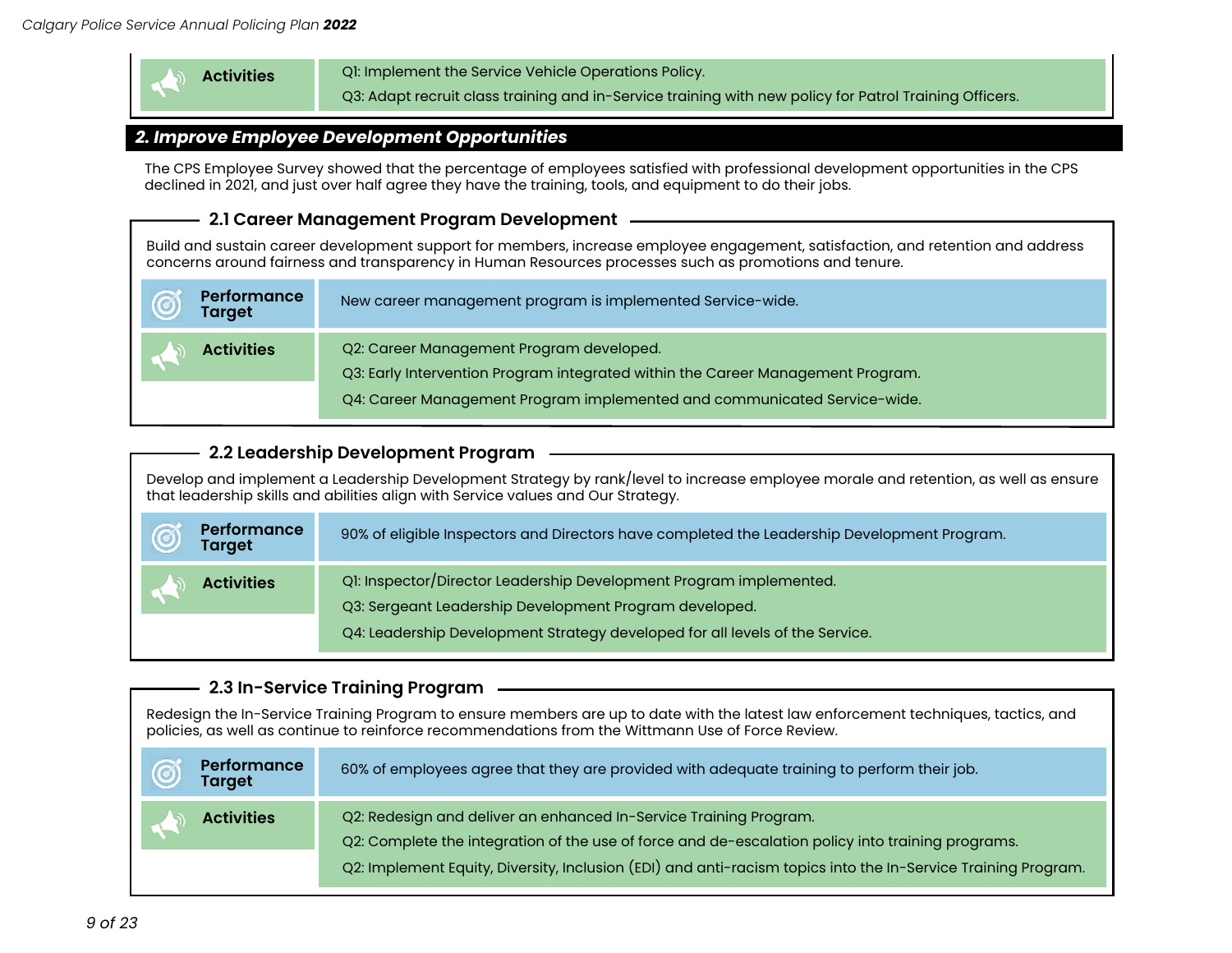## *3. Improve Employee Engagement*

The 2021 CPS employee survey revealed a noticeable decrease in employee engagement and morale. Ensuring we are engaging our employees in thoughtful and meaningful ways is an important area of focus in 2022.

#### **3.1 Employee Engagement Plan**

Build and sustain career development support for members, increase employee engagement, satisfaction, and retention and address concerns around fairness and transparency in Human Resources processes such as promotions and tenure.

| <b>Performance</b><br><b>Target</b> | Increase employee engagement activities.                        |              |  |
|-------------------------------------|-----------------------------------------------------------------|--------------|--|
| <b>Activities</b>                   | QI: Develop and implement employee engagement<br>plan.          | <b>ILICE</b> |  |
|                                     | Q2: Develop targeted action plan to improve<br>employee morale. |              |  |

## *4. Improve Human Resources Service Delivery*

The CPS is committed to enhancing Human Resources practices and policies to achieve exceptional customer service and ensure best practices are consistently applied.

#### **4.1 Human Resources Policy and Process Improvement**

Review and document Human Resources policies and processes to ensure fairness, transparency, and alignment with best practices.

| <b>Performance</b> | Review and implement recommendations of three Human Resources processes related to                                                                                                                                                                                                                                                                  |
|--------------------|-----------------------------------------------------------------------------------------------------------------------------------------------------------------------------------------------------------------------------------------------------------------------------------------------------------------------------------------------------|
| <b>Target</b>      | accommodations, expression of interest, and disability management.                                                                                                                                                                                                                                                                                  |
| <b>Activities</b>  | Q3: Accommodations Framework and Policy is developed, implemented, and communicated.<br>Q3: Recommendations on Expression of Interest and competitions processes are reviewed and implemented.<br>Q4: Disability Management Software is implemented, which will enhance claims management, including<br>improved reporting and progress monitoring. |



# **INCREASED COMMUNITY SAFETY AND WELLBEING**

Through dialogue with Calgarians, we will direct community policing and investigative resources to address social disorder, violent crime, and road safety.



**Goal** Maintain total crime rate per 100,000 at or below the five-year average.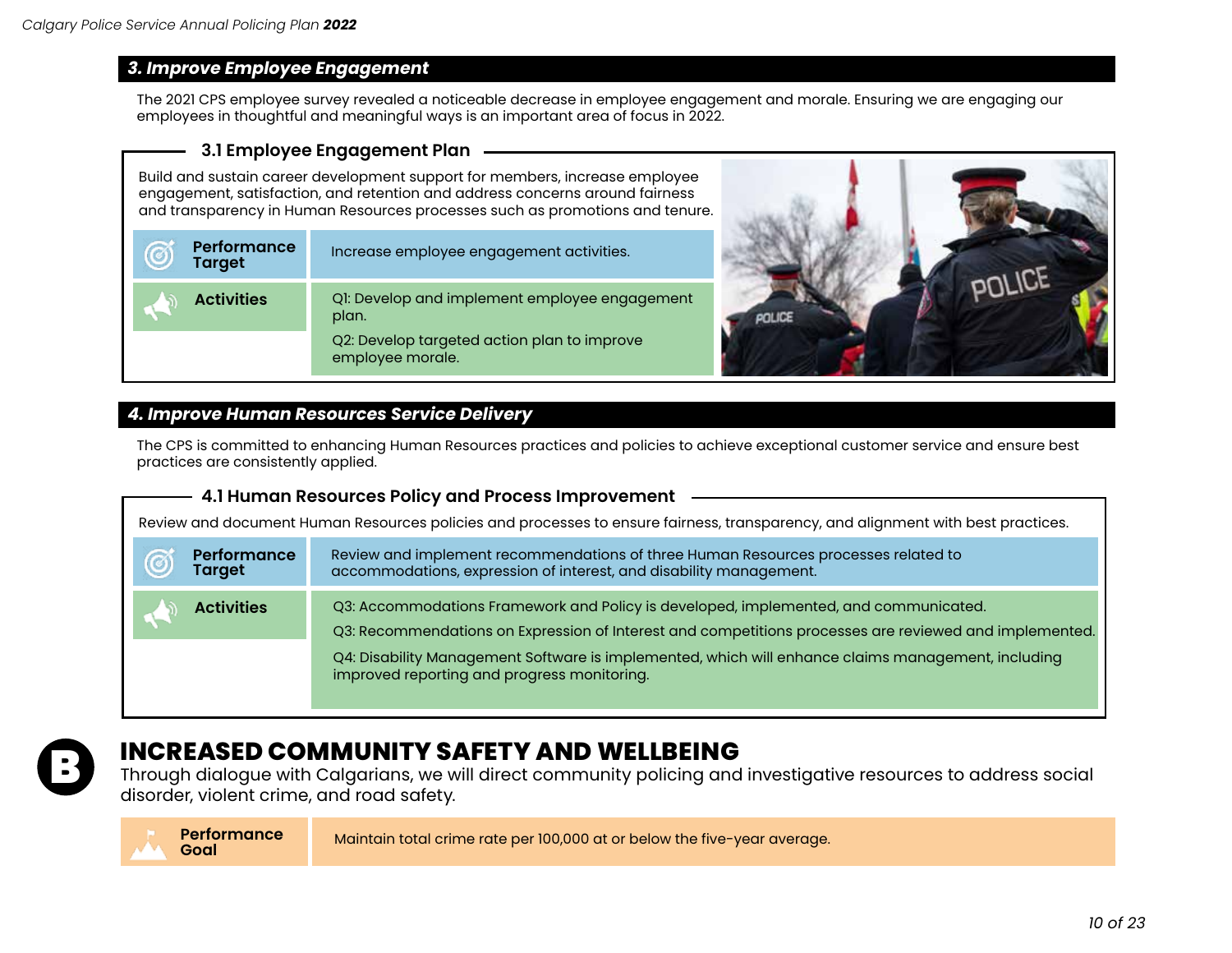## *5. Decrease Violent Crime by Targeting Firearm-Related Violence & Robberies*



Maintain violent crime rate per 100,000 at or below the five-year average.

#### **5.1 Firearm-related Violence**

Shootings decreased in 2021 and the seizure of crime guns has kept on pace to the previous year. However, calls for service involving a weapon continue to increase as does the proportion of criminal incidents involving a firearm or suspected firearm. Over the last six months of 2021, violence steadily increased in the downtown core.

| <b>Operational</b> | • Reduce shootings year over year.                                                                                                                                                                                                                                                                                                                                                                                                                                                                                                                                                                                                                                                                                                                                                                                                                               |
|--------------------|------------------------------------------------------------------------------------------------------------------------------------------------------------------------------------------------------------------------------------------------------------------------------------------------------------------------------------------------------------------------------------------------------------------------------------------------------------------------------------------------------------------------------------------------------------------------------------------------------------------------------------------------------------------------------------------------------------------------------------------------------------------------------------------------------------------------------------------------------------------|
| <b>Targets</b>     | • Reduce violent incidents where a firearm or suspected firearm is present below the five-year average.                                                                                                                                                                                                                                                                                                                                                                                                                                                                                                                                                                                                                                                                                                                                                          |
| <b>Activities</b>  | Prevention & intervention opportunities:<br>• Prioritize investigative and offender management resources on the most violent prolific and persistent<br>offenders.<br>• Continue the work of the Firearms Investigative Unit (FIU) in the identification, tracing, and investigation of<br>crime guns.<br>• Continue to partner with ALERT and other law enforcement agencies to conduct intelligence-led<br>operations targeting individuals posing greatest risk to public safety.<br>• Partner with community agencies to implement recommendations from the Public Safety Task Force<br>$(PSTF)$ .<br>• Provide information regarding gun safety and storage to legal gun owners/ suppliers, and public<br>awareness and education around the risks associated with replica/airsoft guns.<br>• Leverage the Gang Exit and Community Outreach (GECO) program. |

## **5.2 Robberies**

While there was an initial decrease at the beginning of COVID-19 pandemic, robberies have since rebounded. Pharmacy, cannabis store and Kijiji-related robberies have shown increases in the volume, frequency, and severity of victimization.

| <b>Operational</b><br>Targets | • Decrease robberies below the five-year average.                                                                                                                                                                                                                                                                                                                                                                                                                                                                                                                                                                 |
|-------------------------------|-------------------------------------------------------------------------------------------------------------------------------------------------------------------------------------------------------------------------------------------------------------------------------------------------------------------------------------------------------------------------------------------------------------------------------------------------------------------------------------------------------------------------------------------------------------------------------------------------------------------|
| <b>Activities</b>             | Prevention & intervention opportunities:<br>· Increase citizen awareness of commercial robberies through Crime Reduction Communication Strategy.<br>• Focus investigation, prevention, and enforcement of trending robberies (e.g., pharmacies, cannabis stores).<br>· Establish a targeted operational team to address online buy-and-sell (e.g., Kijiji) robberies.<br>. Work with regulatory bodies and business owners to establish practices to prevent robberies.<br>• Apply Crime Prevention Through Environmental Design (CPTED) concepts to ensure target hardening of<br>businesses experiencing crime. |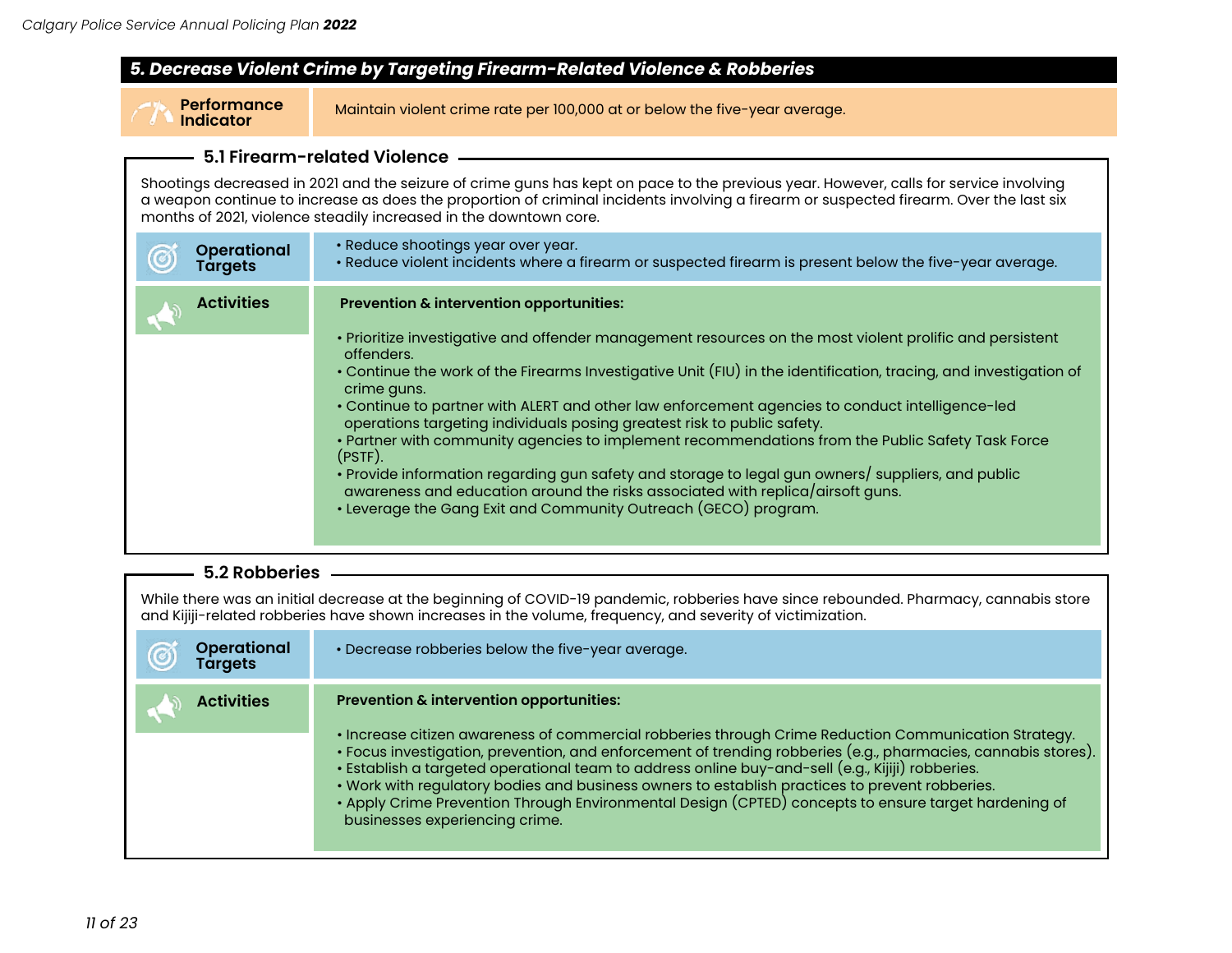#### *6. Decrease Property Crime by Targeting Residential Break & Enter and Auto-Theft*



Maintain property crime rate per 100,000 at or below the five-year average.

#### **6.1 Residential Break and Enter**

Residential break and enters is consistently identified as a safety concern for Calgarians and Calgary's break and enter volume is one of the highest in the country. While break and enter decreased during COVID-19 as citizens were working and studying from home, this crime of opportunity is expected to rise as people return to work and other routines.

| <b>Operational</b><br><b>Targets</b> | • Decrease residential break and enters below the five-year average.                                                                                                                                                                                                                                                                                                                                                                                                                                                                                                                                                                                                                                                                                                                                                                                                                                   |
|--------------------------------------|--------------------------------------------------------------------------------------------------------------------------------------------------------------------------------------------------------------------------------------------------------------------------------------------------------------------------------------------------------------------------------------------------------------------------------------------------------------------------------------------------------------------------------------------------------------------------------------------------------------------------------------------------------------------------------------------------------------------------------------------------------------------------------------------------------------------------------------------------------------------------------------------------------|
| <b>Activities</b>                    | Prevention & intervention opportunities:<br>. Manage prolific property offenders who pose the most risk of harm.<br>• Continue monitoring and analysis of break and enter trends specific to modus operandi, location, property<br>stolen, and escalation of risk.<br>. District personnel (including Community Resource Officers) partner with Crime Prevention and Strategic<br>Communications to provide timely awareness on break and enter trends and target hardening strategies.<br>. Ensure bail packages are completed for top prolific property offenders for consideration in court<br>proceedings.<br>• Continue to work with builders and contractors to develop communities reflecting Crime Prevention<br>Through Environmental Design (CPTED) principles.<br>• Continue public education on securing homes and private property through the Crime Reduction<br>Communication Strategy. |

## **6.2 Auto Theft**

In 2019, Calgary led the country with the highest rate of vehicle theft. COVID-19 health restrictions helped curb the rate in 2020 and 2021, however it is anticipated that vehicle thefts will rebound as life returns to pre-pandemic. This crime of opportunity occurs mainly in parking lots, around LRT stations, and in driveways when vehicles are left unattended during cold weather. While approximately 90 per cent of vehicles are recovered within days of being stolen, they are often used to commit other crimes and are driven recklessly and at high speeds, putting citizens at considerable risk.

| <b>Operational</b><br>Targets | • Reduce theft of motor vehicles below the five-year average.                                                                                                                                                                                                                                                                                                                                                                        |
|-------------------------------|--------------------------------------------------------------------------------------------------------------------------------------------------------------------------------------------------------------------------------------------------------------------------------------------------------------------------------------------------------------------------------------------------------------------------------------|
| <b>Activities</b>             | <b>Prevention &amp; intervention opportunities:</b><br>• Offender management of prolific offenders who pose the most risk to public safety.<br>• Continued monitoring and analysis of stolen auto trends specific to modus operandi, location, related<br>crimes, and escalation of risk.<br>• District personnel partner with Crime Prevention and Strategic Communications to provide timely<br>awareness on vehicle theft trends. |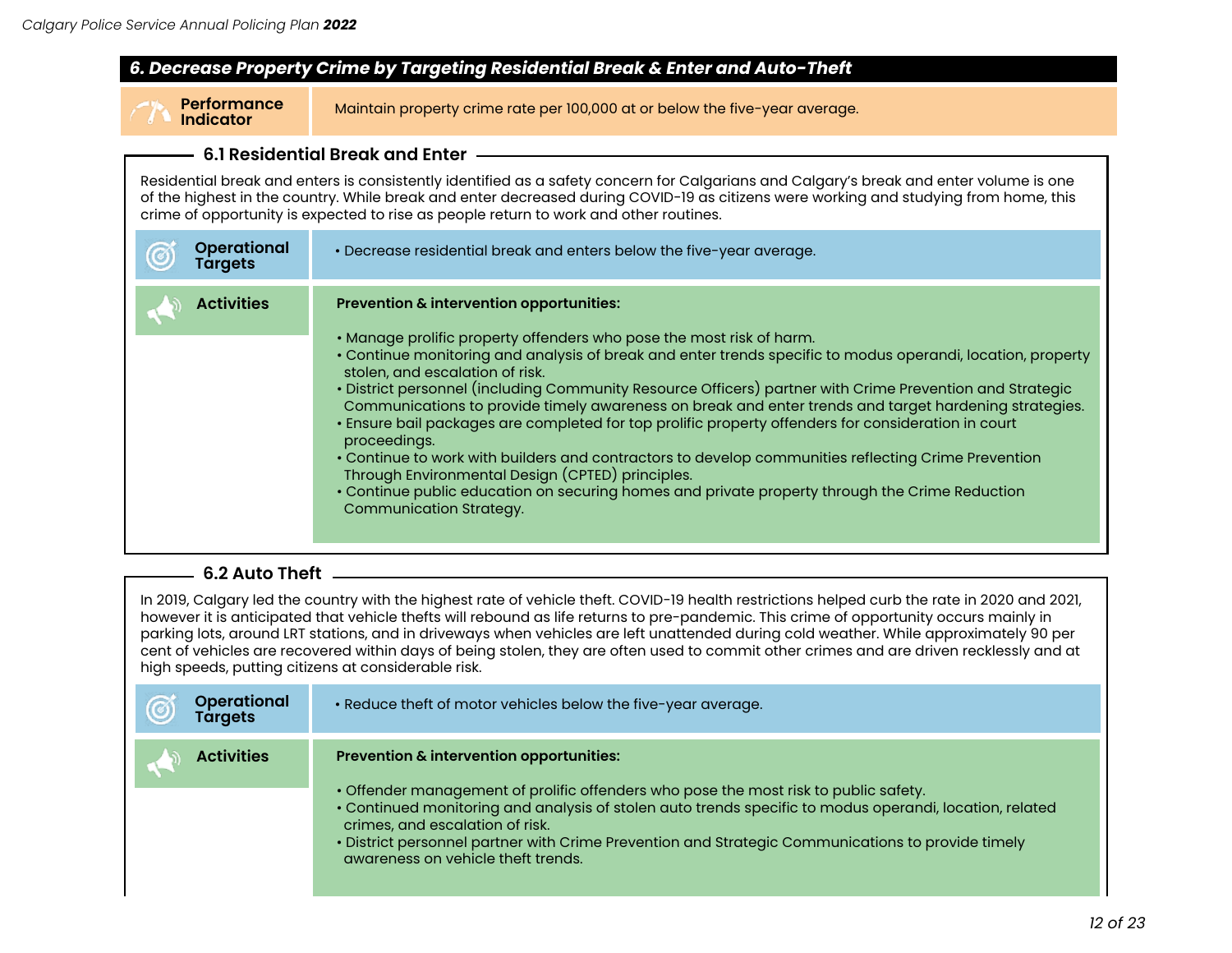|                                      | . Work with police jurisdictions in the surrounding area to identify auto theft patterns, trends, and offenders<br>as well as chop shops.<br>· Ensure bail packages are completed for top prolific offenders for consideration in court proceedings.<br>• Continue public education on securing vehicles, such as Operation Coldstart.<br>7. Support Vulnerable Persons & Improve Call Diversion                                                                                                                                                                                                                                                                                                                                                                                                                                                                                                                                                                                                                                                                                                                                                                                                                                                                                                                                       |
|--------------------------------------|----------------------------------------------------------------------------------------------------------------------------------------------------------------------------------------------------------------------------------------------------------------------------------------------------------------------------------------------------------------------------------------------------------------------------------------------------------------------------------------------------------------------------------------------------------------------------------------------------------------------------------------------------------------------------------------------------------------------------------------------------------------------------------------------------------------------------------------------------------------------------------------------------------------------------------------------------------------------------------------------------------------------------------------------------------------------------------------------------------------------------------------------------------------------------------------------------------------------------------------------------------------------------------------------------------------------------------------|
| <b>Performance</b><br>Indicator      | Reduce social disorder calls for service to the five-year average.                                                                                                                                                                                                                                                                                                                                                                                                                                                                                                                                                                                                                                                                                                                                                                                                                                                                                                                                                                                                                                                                                                                                                                                                                                                                     |
| - 7.1 Crisis Response                |                                                                                                                                                                                                                                                                                                                                                                                                                                                                                                                                                                                                                                                                                                                                                                                                                                                                                                                                                                                                                                                                                                                                                                                                                                                                                                                                        |
| calls from police is a priority.     | Individuals experiencing mental health and addiction issues are frequent users of police and other emergency resources. Police officers<br>are often dispatched to attend situations where no crime has occurred, but citizens are feeling unsafe. Many of these calls are related to<br>social disorder in the downtown core. Strengthening partnerships to improve access to mental health and addiction services that divert                                                                                                                                                                                                                                                                                                                                                                                                                                                                                                                                                                                                                                                                                                                                                                                                                                                                                                        |
| <b>Operational</b><br><b>Targets</b> | • Increase calls to Mobile Response Team (MRT) by 10%<br>• Increase dispatched calls to Police and Crisis Team (PACT) by 5%<br>• Decrease Form 10 apprehensions by 5%                                                                                                                                                                                                                                                                                                                                                                                                                                                                                                                                                                                                                                                                                                                                                                                                                                                                                                                                                                                                                                                                                                                                                                  |
| <b>Activities</b>                    | Prevention & intervention opportunities:<br>. Work with Calgary 911 and other community partners to increase the diversion of unwanted guests, mental<br>health, and other calls that do not require a police response.<br>• Change the Mental Health Policy to better integrate PACT and MRT as front-line resources. Provide<br>education and awareness about PACT and MRT to frontline officers.<br>. Evaluate Community Safety Investment Framework (CSIF) investments, including the PACT and MRT<br>expansion, to inform future investments. Renew effective programs and initiatives in partnership with the<br>City of Calgary and deliver crisis response system transformation and funding plan.<br>• Complete CPS Roadmap for Mental Health Crisis Response.<br>• Implement Health Information Management (Health IM) application for patrol officers.<br>• Continue participation in initiatives with other stakeholders to ensure supports and services meet the<br>needs of Calgarians (e.g., Calgary's Mental Health and Addiction Strategy, Calgary Drug Court, National<br>Online Illicit Cannabis Sales Advisory Board, Canadian Association of Chief of Police's Drug Advisory<br>Committee, Alberta Virtual Opioid Dependency Program (VOPD), provincial (Western Canada) opioid and<br>methamphetamine strategy). |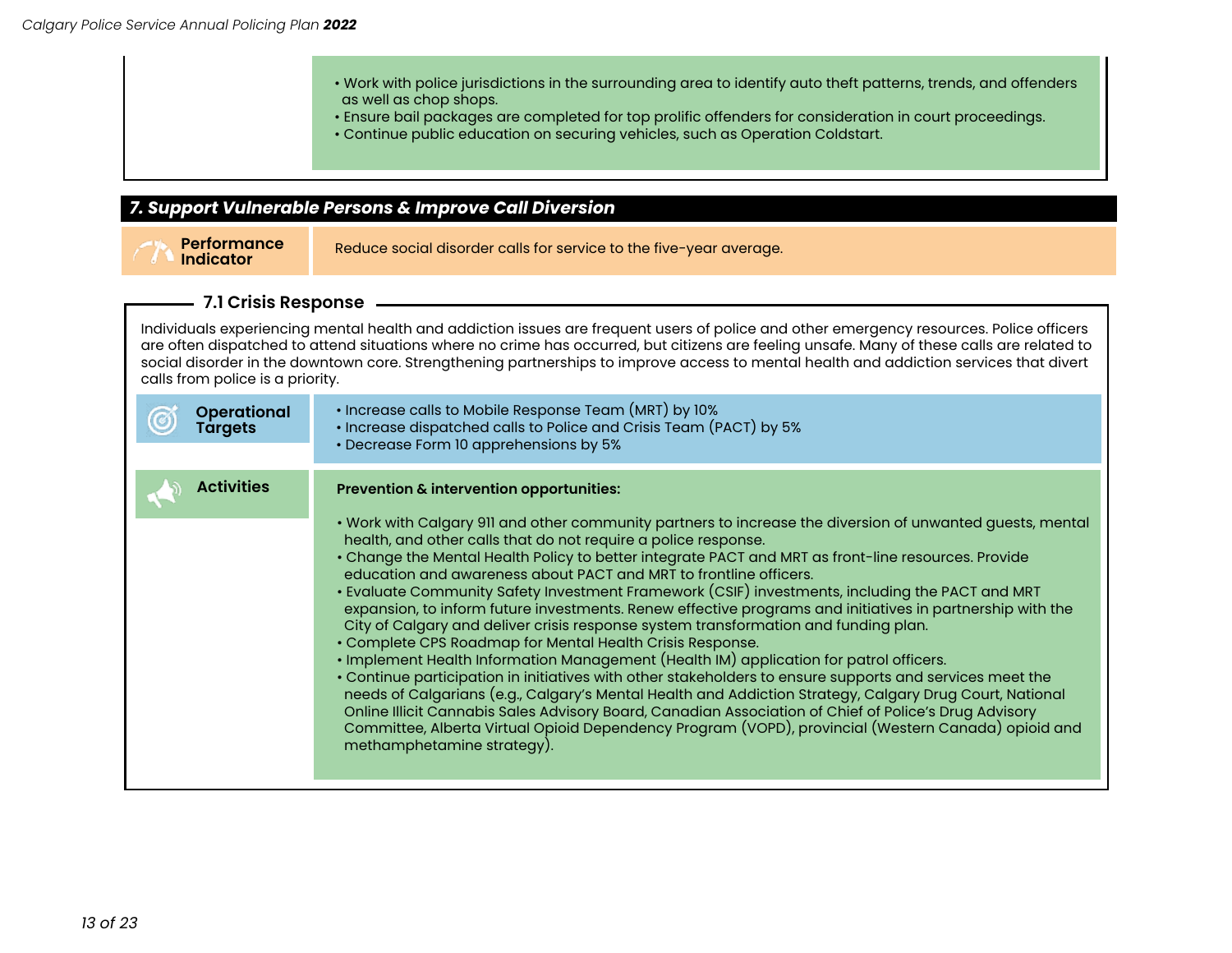#### **7.2 Downtown Safety**

Calgarians are not feeling safe in the downtown. The economic downturn and recession in 2015 and COVID-19 restrictions have led to a high rates of building vacancy in the City Centre and a reduction in the working population. Despite lower calls for service, there has been an increase in violent and property crimes.

**Operational** O

**Targets** • Increase perception of safety in the downtown core (Stephen Avenue Safety Hub Survey).



#### **Activities Prevention & intervention opportunities:**

- Increase call diversion opportunities in the downtown core through referrals to the Downtown Outreach Addictions Partnership (DOAP) Teams, Safe Communities Opportunity and Resource Centre (SORCe), and Police and Crisis Team (PACT).
- Continue to identify location, day/time and disorder hotspots and focus police proactive efforts accordingly.
- Partner with Stephen Avenue Safety Hub (SASH) agencies to target problem areas and increase visibility of uniform officers and marked vehicles (police, by-law, transit officers).

# *8. Increase Road Safety*

Traffic safety is one of the top safety concerns for Calgarians. Prior to COVID-19 health restrictions, reportable fatal collisions had been on the rise since 2018. This trend is expected to return as COVID-19 restrictions are reduced and normal driving patterns return.

| <b>Performance</b><br>Indicator      | 25% reduction in the rate of fatality & serious injury collisions as per Calgary's 2019-2023 Safer Mobility Plan.                                                                                                                                                                                                                                                                               |  |  |
|--------------------------------------|-------------------------------------------------------------------------------------------------------------------------------------------------------------------------------------------------------------------------------------------------------------------------------------------------------------------------------------------------------------------------------------------------|--|--|
| 8.1 Increase Road Safety -           |                                                                                                                                                                                                                                                                                                                                                                                                 |  |  |
| <b>Operational</b><br><b>Targets</b> | • Reduce rate of pedestrian collisions per 100,000 population.<br>· Reduce traffic collisions at high volume collision areas.                                                                                                                                                                                                                                                                   |  |  |
| <b>Activities</b>                    | Prevention & intervention opportunities:<br>· Increase enforcement of speeding, distracted driving, and impaired driving.<br>• Implement Mandatory Alcohol Screening.<br>• Deliver a Traffic Safety Communications Strategy.<br>. Improve efficiencies and monitoring by implementing electronic ticketing for violation tickets to comply<br>with changes to the Traffic Safety Act (Bill 21). |  |  |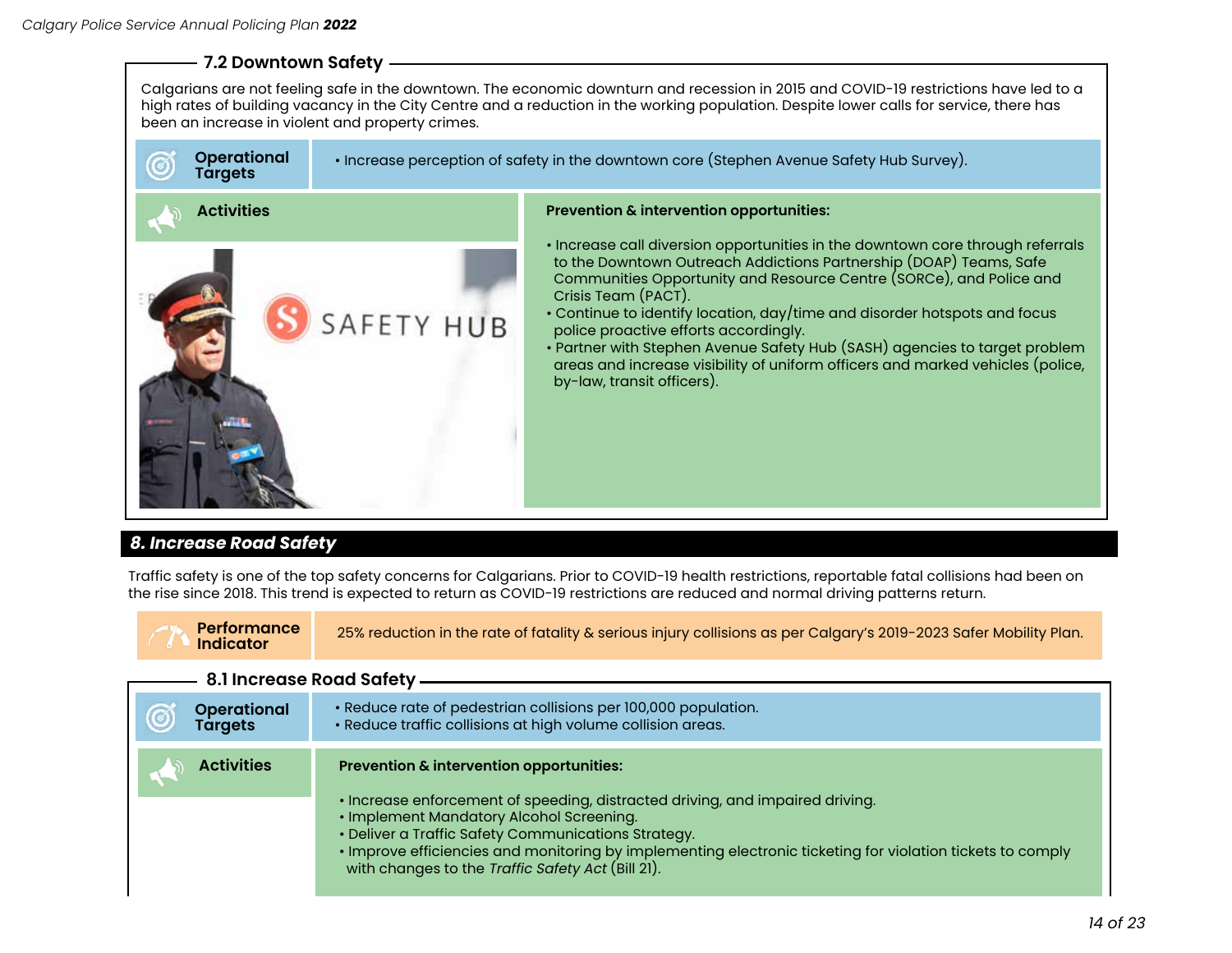• Implement the enforcement targets and report back in the City's Safer Mobility Plan Annual Report 2022. Collaborate with City partners (Transportation and Roads) to coordinate community response.

# *9. Increase Capacity to Support Major Events*

With the increase in protests and demonstrations, and the World Petroleum Congress coming to Calgary in 2023, the CPS must ensure there are effective plans and capacity to keep Calgarians safe.

| 9.1 Major Event Planning                                                                                                                                                                                                                                                                                                                                                                                                                                                                                                                                                                          |  |  |
|---------------------------------------------------------------------------------------------------------------------------------------------------------------------------------------------------------------------------------------------------------------------------------------------------------------------------------------------------------------------------------------------------------------------------------------------------------------------------------------------------------------------------------------------------------------------------------------------------|--|--|
| Evaluate risk and resourcing requirements for protests and events management.                                                                                                                                                                                                                                                                                                                                                                                                                                                                                                                     |  |  |
| • Complete risk assessments for all major events and festivals.                                                                                                                                                                                                                                                                                                                                                                                                                                                                                                                                   |  |  |
| Prevention & intervention opportunities:<br>• Continue delivering training on Incident Command for major events.<br>• Enable district Community Resource Officers to monitor minor events (geographic responsibility) based<br>on MEEMS risk triage.<br>• Continue to evaluate staffing model for all events.<br>· Maintain Public Safety Unit guiding principles for de-escalation at protests and "talk vs action" approach.<br>• Deliver ongoing training to officers to produce debriefing and after-action reports for critical incidents.<br>• Finalize the new Pay Duty Management System. |  |  |
|                                                                                                                                                                                                                                                                                                                                                                                                                                                                                                                                                                                                   |  |  |

## **9.2 Safety Planning for the 2023 World Petroleum Congress**

Calgary will host the 24th World Petroleum Congress from September 17-21, 2023. The oil and gas conference will welcome an estimated 15,000 visitors, delegates, exhibitors, and media from around the world.

| <b>Operational</b><br>Targets | • Develop event safety plan and budget.                                                                                                                                                                                                                                                                 |
|-------------------------------|---------------------------------------------------------------------------------------------------------------------------------------------------------------------------------------------------------------------------------------------------------------------------------------------------------|
| <b>Activities</b>             | Prevention & intervention opportunities:<br>Q!: Establish planning team to work with the Canadian National Committee of the World Petroleum Council<br>(WPC).<br>Q2: Engage with partners to support Congress security and coordinate resources with the Calgary<br><b>Emergency Operations Centre.</b> |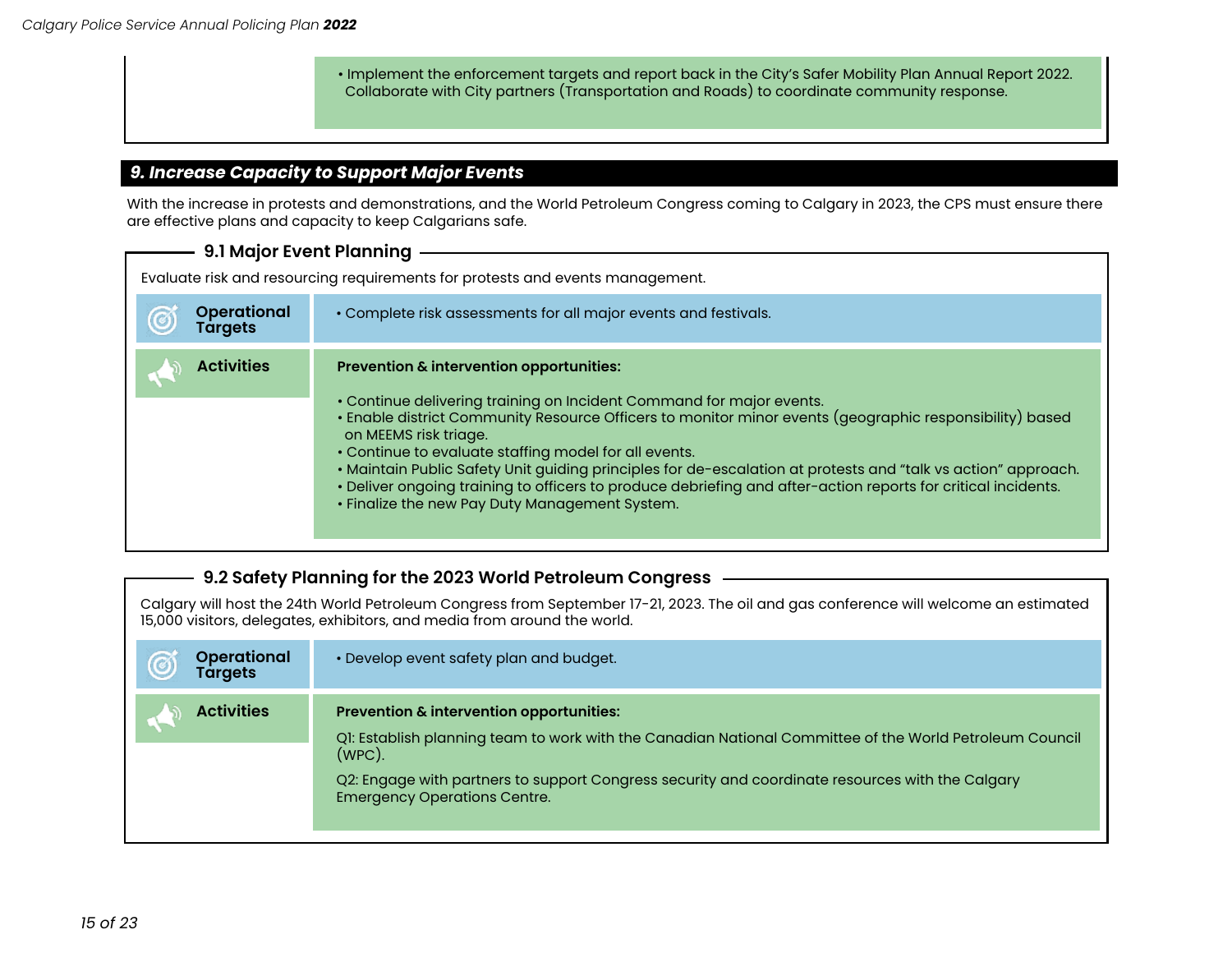

# **INCREASED PUBLIC TRUST AND CONFIDENCE**

Communicate with Calgarians and take actions to improve police accountability and transparency.

| <b>Performance</b> | 90% of citizens are satisfied with the services provided by CPS. |
|--------------------|------------------------------------------------------------------|
| Goal               | 85% of citizens agree that CPS is a police service they trust.   |

#### *10. Improve Relationships with Indigenous and Racialized Communities*

The 2021 CPC Citizen Consultation Report revealed that black and indigenous citizens have the lowest perception of police of all segments of the Calgary community. The CPS has committed to reconciliation with Indigenous Peoples and better engagement with racialized citizens to build trust and confidence in their police service.

#### **10.1 Indigenous Roadmap**

Respond to the Truth and Reconciliation Commission (TRC) Calls to Action and the Murdered and Missing Indigenous Women and Girls (MMIWG) Calls for Justice.

| <b>Performance</b><br><b>Target</b> | 50% of police related TRC Calls to Action and MMIWG Calls to Justice are being addressed. |
|-------------------------------------|-------------------------------------------------------------------------------------------|
| <b>Activities</b>                   | QI: Establish Indigenous Relations Team.                                                  |
|                                     | QI: Establish Elders' circle.                                                             |
|                                     | QI: Develop Indigenous Education Strategy for members.                                    |
|                                     | Q2: Establish members' circle.                                                            |
|                                     | Q2: Deliver expanded officer exchange program with local Indigenous police services.      |
|                                     | Q2: Open the Sacred Space at the CPS headquarter building.                                |
|                                     |                                                                                           |

## **10.2 Outreach to Racialized Communities**

Collaborate with the CPS Advisory Boards and Indigenous Advisory Circle to engage racialized communities.

| <b>Performance</b><br><b>Target</b> | Increase deployment of Diversity Resource Team to community events by 5%                                                                                                               |  |  |
|-------------------------------------|----------------------------------------------------------------------------------------------------------------------------------------------------------------------------------------|--|--|
| <b>Activities</b><br>F              | Q3: Participate in and support the resettlement of Afghan refugees in Calgary.                                                                                                         |  |  |
|                                     | Q4: Host workshops related to police recruit entrance exams for racialized communities.                                                                                                |  |  |
|                                     | Q4: Host Diversity Summit.                                                                                                                                                             |  |  |
|                                     | Q4: Deliver "You and the Law" presentations to immigrants about the Canadian legal system, how police in<br>Calgary operate and the rights newcomers can enjoy as residents of Canada. |  |  |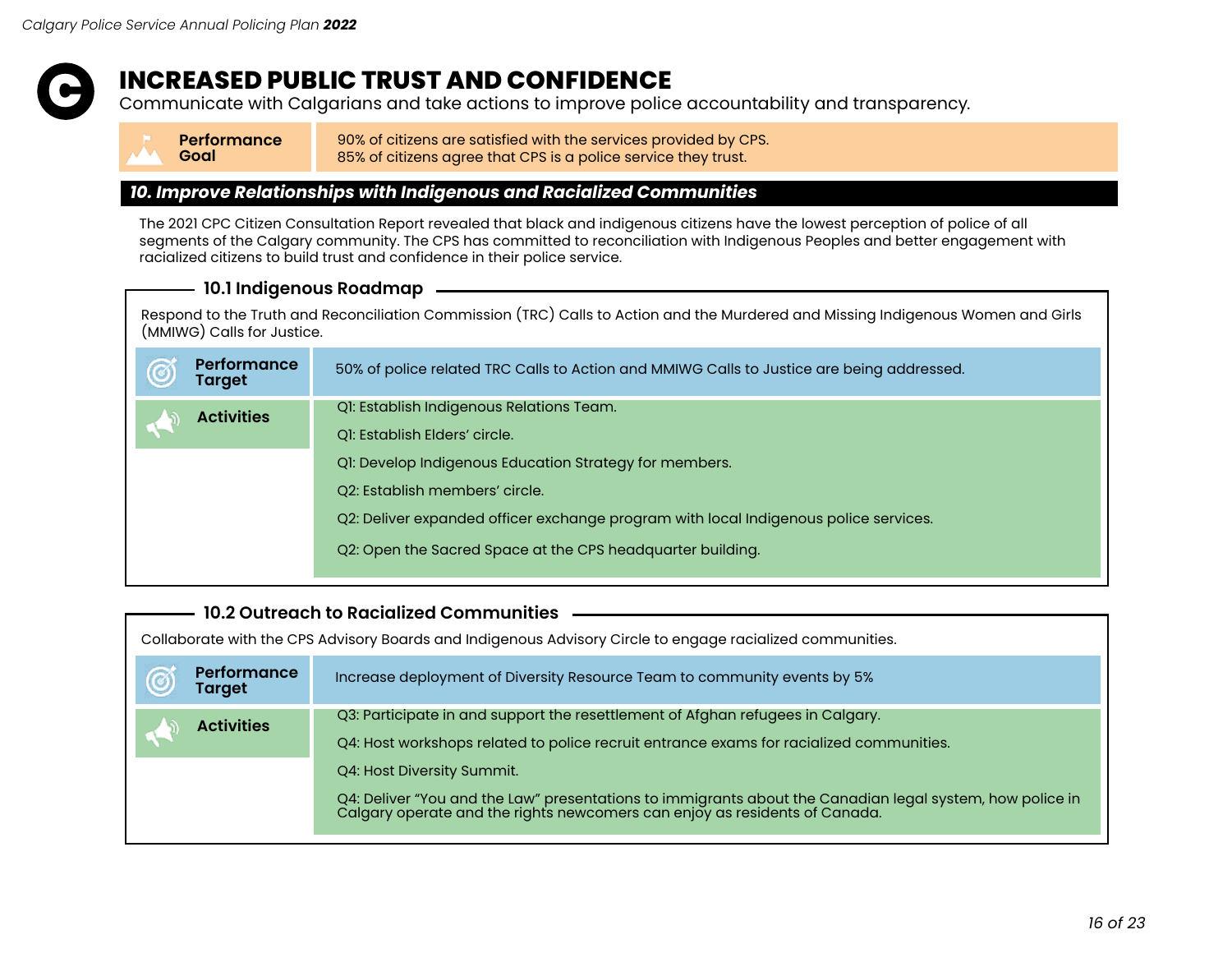#### *11. Transform Police Engagement with Youth*

During the 2020 citizen engagement on systemic racism by Calgary City Council, the CPS heard concerns over the presence of police officers in schools and interactions with youth. The CPS conducted an independent evaluation of its School Resource Officer (SRO) program in 2021 and committed to transforming the way police engage with students in schools and the community.

#### **11.1 School Resource Officer Program**

Engage stakeholders to explore and implement recommendations from the 2021 School Resource Officer (SRO) Program evaluation with an anti-racism and equity lens.

| <b>Performance</b>         | Deliver the three-point design plan for transformation: student re-engagement, roundtable session to build                                                                                                                                                      |  |
|----------------------------|-----------------------------------------------------------------------------------------------------------------------------------------------------------------------------------------------------------------------------------------------------------------|--|
| <b>Target</b>              | a collaborative action plan, and oversight board to guide the implementation of the action plan.                                                                                                                                                                |  |
| <b>Activities</b><br>لسابر | QI: Re-engage with students and conduct roundtable session with partners and stakeholders.<br>Q2: Deliver an action plan for police engagement with youth through a collaborative design with<br>stakeholders.<br>Q3: Implement action plan for transformation. |  |

#### *12. Increase Professionalism and Accountability*

The CPS will continue to improve and modernize the complaints process and increase transparency regarding its processes and interactions with citizens.

#### **12.1 Professional Standards Process Innovation**

Improve processes to resolve complaints about police officers efficiently and effectively, share this information with stakeholders, and better support officers.

| Performance<br>$\circledcirc$<br><b>Target</b> | 15% of formal PSS investigations are closed within 12 months.<br>Reduce public complaints by 5%.                                                                                                                                                               |
|------------------------------------------------|----------------------------------------------------------------------------------------------------------------------------------------------------------------------------------------------------------------------------------------------------------------|
| <b>Activities</b>                              | Q4: Civilianize select investigative positions, implement process innovation and expedited triage workflow, and implement quality assurance file reconciliation and review process.                                                                            |
|                                                | Q4: Empower and train commanders and supervisors to address issues at the district and section level to<br>provide more timely and effective response to complaints by citizens (Alternative Dispute Resolution (ADR)<br>within the police complaint process). |

#### **12.2 Street Checks**

Implement requirements for compliance with Bill 63 - Police (Street Checks and Carding) Amendment Act, 2021.



**Target** 100% of officers are trained on the new legislation on street checks and carding.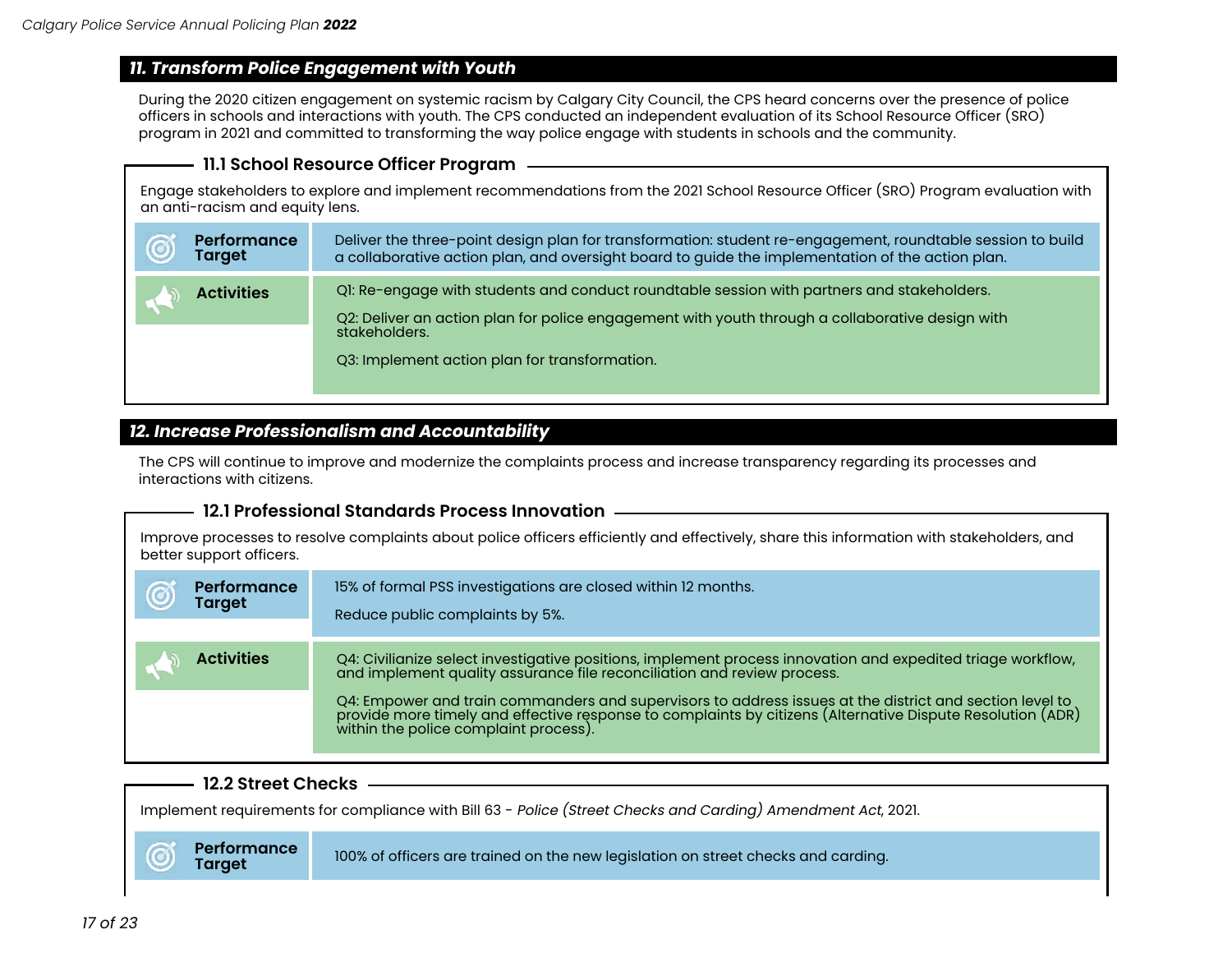| <b>Activities</b> | QI: Continue to work with the Government of Alberta and other provincial law enforcement agencies on a<br>provincial implementation plan. |
|-------------------|-------------------------------------------------------------------------------------------------------------------------------------------|
|                   | QI: Implement policy changes.                                                                                                             |
|                   | Q2: Deliver training on Street Checks.                                                                                                    |
|                   | Q2: Complete public engagement on Street Checks.                                                                                          |
|                   | Q4: Establish Business Intelligence (BI) reporting.                                                                                       |
|                   |                                                                                                                                           |

## **12.3 Race-based Data Collection**

| Increase consistency of the collection of race data and how it is reported. |                                                                                                                                                                                                                                                                                       |
|-----------------------------------------------------------------------------|---------------------------------------------------------------------------------------------------------------------------------------------------------------------------------------------------------------------------------------------------------------------------------------|
| Performance<br>Target                                                       | Foundational work for race-based data collection completed.                                                                                                                                                                                                                           |
| <b>Activities</b>                                                           | Q2: Community engagement regarding the collection of race-based data completed.<br>Q4: Documentation for training and standard operating procedures completed.<br>Q4: Internal and external reporting schedule completed.<br>Q4: Communication strategy on race-based data completed. |
|                                                                             |                                                                                                                                                                                                                                                                                       |

# **12.4 Body-Worn Camera and In-Car Video**

Utilize Body-Worn Camera (BWC) and In-Car Video (ICV) system to monitor interactions between police and the public and support investigations.

| <b>Performance</b><br><b>Target</b> | Increase the number of officers with BWC by 200.<br>100% of eligible vehicles have ICV upgrade by the end of<br>2022.                                                |  |
|-------------------------------------|----------------------------------------------------------------------------------------------------------------------------------------------------------------------|--|
| <b>Activities</b>                   | Q4: Expand deployment of BWC technology.<br>Q4: Complete 12 recommendations from BWC and ICV<br>evaluations.<br>Q4: Install ICV systems into existing vehicle fleet. |  |

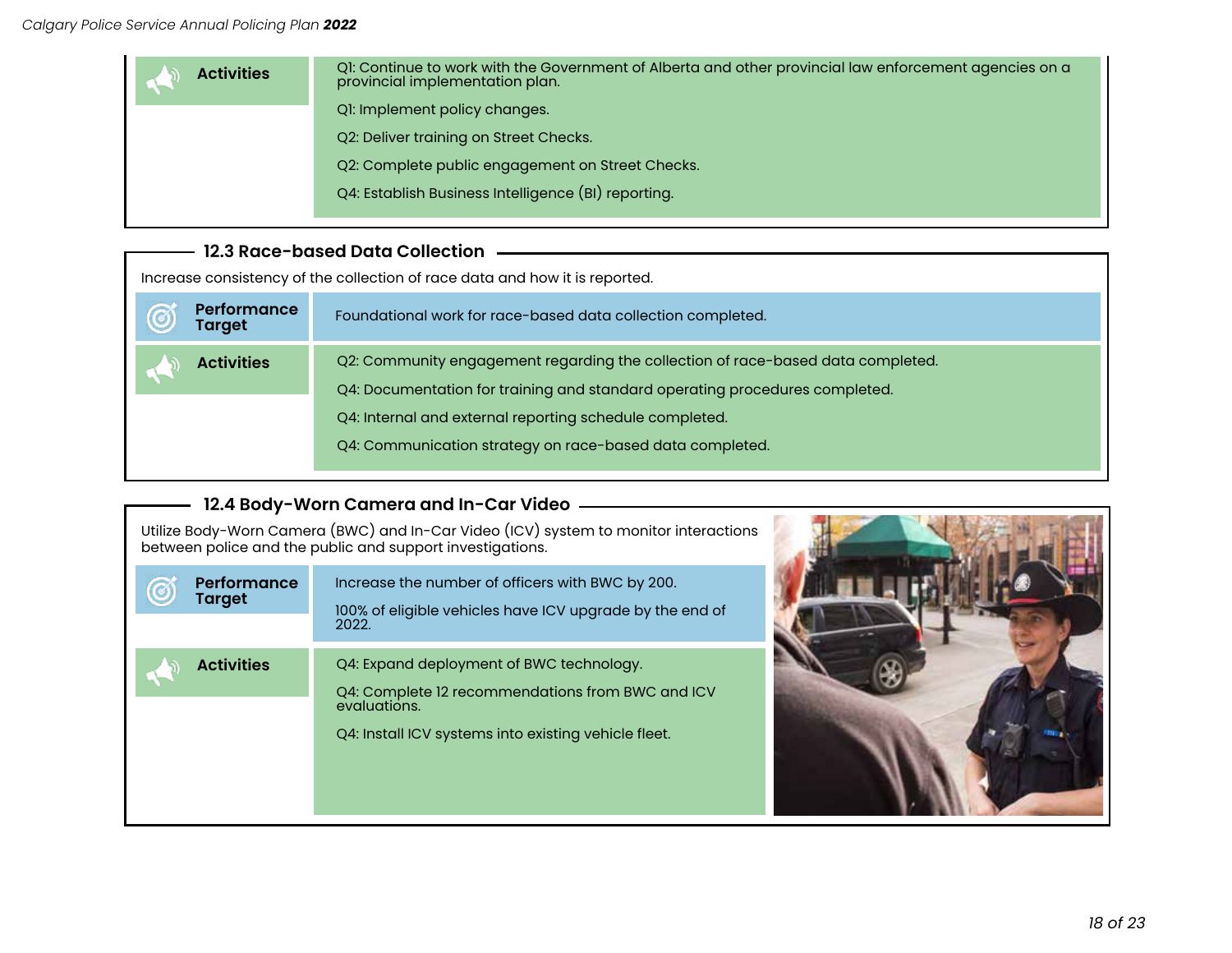## **12.5 Social Media Strategy**

The CPS aims to improve citizen engagement, particularly with diverse communities. Through a targeted social media strategy, we will more effectively engage with the community while addressing our corporate risks.

| Performance<br>a<br>U<br><b>Target</b> | Increase number of social media followers by 5% |
|----------------------------------------|-------------------------------------------------|
| <b>Activities</b>                      | Q2: Deliver Social Media Strategy.              |



# **INCREASED EQUITY, DIVERSITY, AND INCLUSION**

Reduce barriers for citizens to access police services, improve citizen experiences with the CPS, addressing systemic racism, and enhancing Equity, Diversity, and Inclusion (EDI).



70% of citizens surveyed agree that officers respond in a fair way when dealing with all segments of the Calgary community. Increase employees who agree that CPS practices are applied equitably and fairly to all employees by 10%.

# *13. Improve Workplace Equity, Diversity, and Inclusion*

Through its commitments to anti-racism and human resources modernization, the CPS will continue building the foundations for an equitable, inclusive, and diverse workplace.

# **13.1 Equity, Diversity, Inclusion (EDI) Tool**

Implement the EDI Tool in a staged approach to all CPS policies, procedures, and programs and leverage academic partnerships to inform change.

| <b>Performance</b><br><b>Target</b> | 25 Human Resources policies are reviewed with the EDI Tool.                                                                                         |
|-------------------------------------|-----------------------------------------------------------------------------------------------------------------------------------------------------|
| <b>Activities</b>                   | Q3: EDI Tool applied to analyze CPS Human Resources policies.<br>Q4: EDI Tool applied, and training delivered to selected areas within the Service. |

# **13.2 Workplace Inclusion**

Partner with the University of Calgary – Art of Nudge to apply an evidence-based approach to surface cultural dynamics, as well as identify changes to career development processes, policies, and practices to ensure equity and inclusion.

| Performance<br>$\circledcirc$<br><b>Target</b> | 65% of recommended culture and social norm recommendations ("nudges") implemented.                                                                                         |
|------------------------------------------------|----------------------------------------------------------------------------------------------------------------------------------------------------------------------------|
| <b>Activities</b>                              | Q2: Equity and inclusion barriers identified and changes to policies, practices, and marketing efforts within<br>the sworn and civilian recruitment processes implemented. |
| <b>STARS</b>                                   | Q3: Training and development provided to reduce the impacts of bias and systemic discrimination in recruitment and curriculum development.                                 |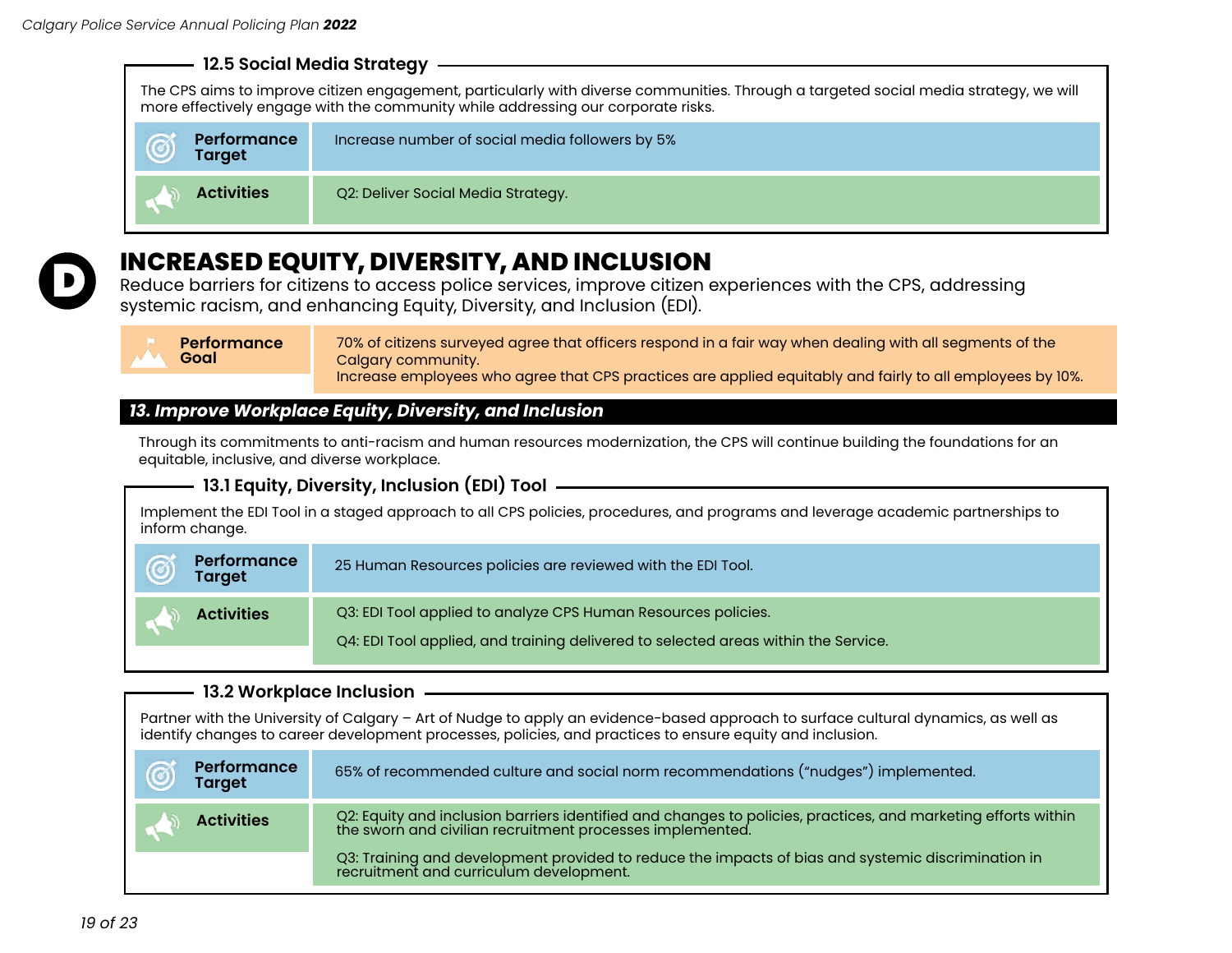

#### **13.4 Workplace Sexual Harassment Initiative**

Develop and deliver the Workplace Sexual Harassment Initiative to identify barriers to reporting sexual harassment and provide proactive education and awareness to ensure a trauma-informed response.

| <b>Performance</b><br><b>Target</b> | Ten University of Calgary recommendations actioned.                                                                                               |
|-------------------------------------|---------------------------------------------------------------------------------------------------------------------------------------------------|
| <b>Activities</b>                   | Q2: Deliver organizational recommendations to mitigate key barriers to reporting sexual harassment in partnership with the University of Calgary. |
|                                     | Q4: Leadership training developed to enhance response and reduce barriers to reporting.                                                           |

# **13.5 Office of Respect & Inclusion Communication Strategy**

Develop a communication strategy defining the new Office of Respect & Inclusion mandate and functions to ensure member awareness, accessibility, and alignment to anti-racism.

| Performance<br><b>Target</b> | 10% increase in the number of employees accessing proactive Alternative Dispute Services.          |
|------------------------------|----------------------------------------------------------------------------------------------------|
| <b>Activities</b>            | QI: Develop the Office of Respect & Inclusion communication strategy and communicate Service-wide. |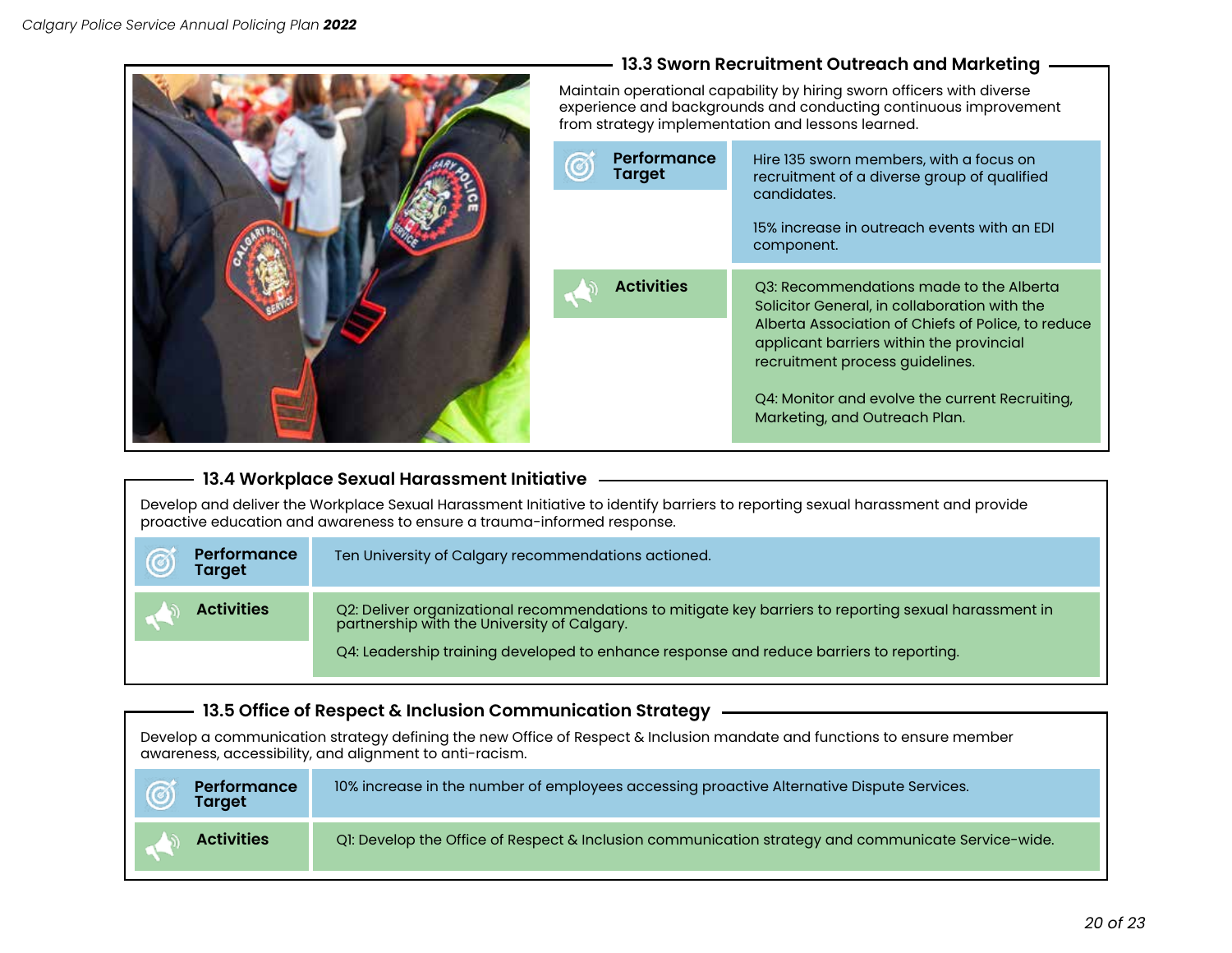## *14. Co-create an Anti-Racist Police Service and Address Systemic Racism*

The CPS has committed to transformational culture change, toward becoming an anti-racist organization.

| 14.1 CPS Anti-Racism Strategy                                                                                                 |                                                                                                                                                                          |
|-------------------------------------------------------------------------------------------------------------------------------|--------------------------------------------------------------------------------------------------------------------------------------------------------------------------|
| Continue to implement the actions in the CPS Commitment to Anti-Racism, Equity & Inclusion Report (published September 2020). |                                                                                                                                                                          |
| Performance<br><b>Target</b>                                                                                                  | Increase to 85 per cent the proportion of equity seeking employees who report their colleagues know<br>enough to engage in a discussion about racism and discrimination. |
|                                                                                                                               | Training plan developed.                                                                                                                                                 |
| <b>Activities</b>                                                                                                             | QI: Anti-Racism Strategy delivered.<br>Q2: Conduct two-way participatory problem-solving sessions with police and community.                                             |
|                                                                                                                               | Q3: Deliver CPS anti-racism gap analysis to selected policies.                                                                                                           |
|                                                                                                                               | Q4: Conduct an evaluation of the CPS Anti-Racism Strategy.                                                                                                               |



# **INCREASED EFFICIENCY AND EFFECTIVENESS**

Be responsible and accountable for public funds and continuously seek to find efficient ways to do business.



Intentionally managing expenses to stay within existing budget.

# *15. Optimize Patrol Resources*

The 2020 Service Optimization Review (SOR) delivered recommendations to improve the effectiveness and efficiency of patrol deployment at CPS. In 2021, an implementation plan for these recommendations was developed that will be actioned in 2022.

# **15.1 Service Optimization Review (SOR) Patrol Deployment**

Implement the recommendations from the 2020 Service Optimization Review on Patrol Deployment and Shift Scheduling, including activities related to Service Delivery (Deployment, Demand Management, Continuous Improvement), HR Resourcing and Staffing (Structured processes, HR Analytics) and Monitoring and Evaluation (Performance Measures, Patrol Operations Analysis).

| <b>Performance</b><br><b>Target</b> | 70% of Service Optimization Review (SOR) Patrol Deployment recommendations are actioned.                                                                                                                                                                                                                                                                                                                                                                                   |
|-------------------------------------|----------------------------------------------------------------------------------------------------------------------------------------------------------------------------------------------------------------------------------------------------------------------------------------------------------------------------------------------------------------------------------------------------------------------------------------------------------------------------|
|                                     | 5% increase in online reporting.                                                                                                                                                                                                                                                                                                                                                                                                                                           |
| <b>Activities</b>                   | QI: Establish and communicate response time metrics for each priority level (recommendation 10).<br>Q2: Assess and implement additional avenues for public reporting and diversion through the Alternative<br>Call Response Project (recommendation 12).<br>Q2: Continue to strengthen community partnerships and organizational collaboration to address prevention and intervention related activities (CRO mandate in Q2; Patrol mandate in Q4)<br>(recommendation 14). |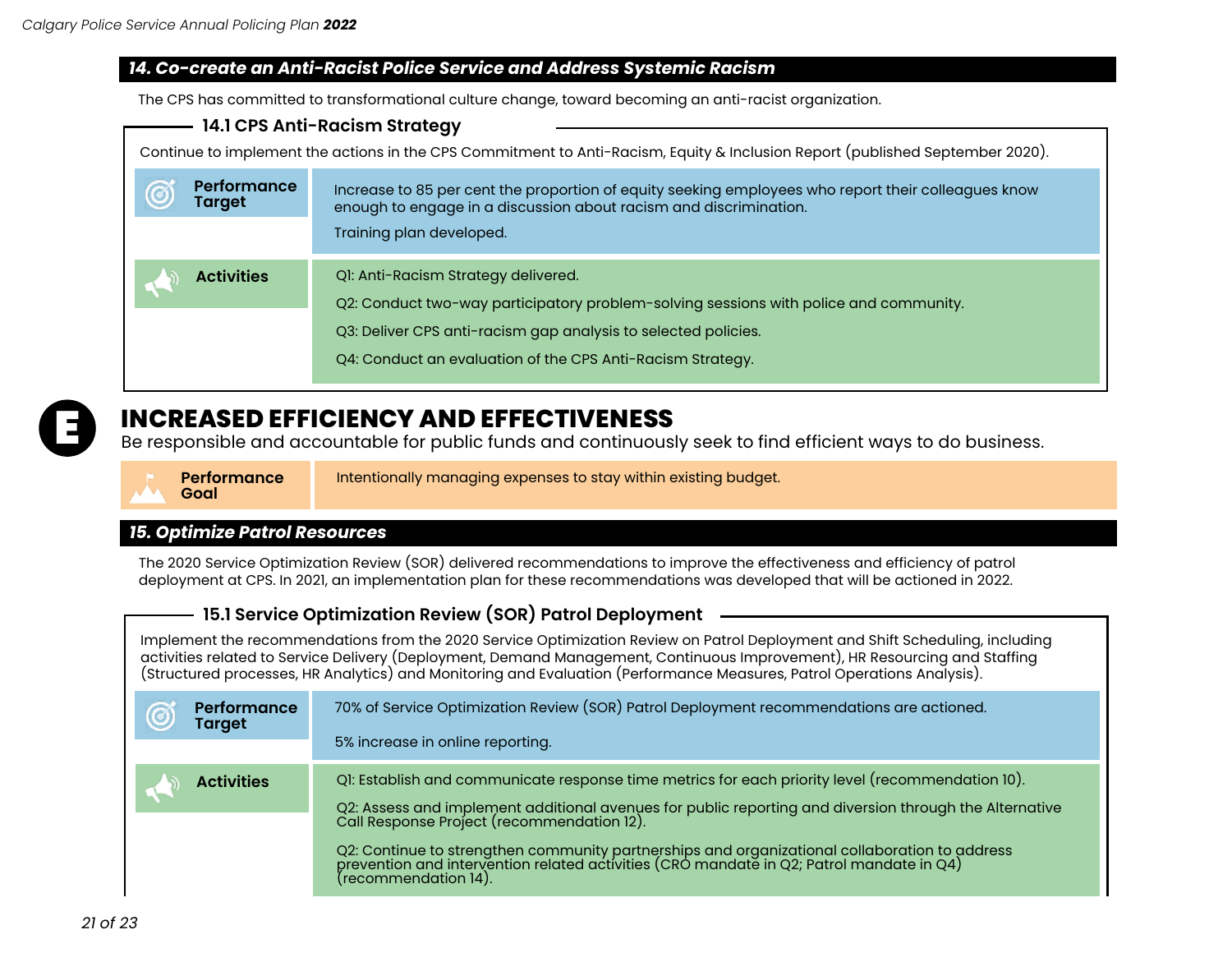Q3: Leverage research, analytics, and the use of big data solutions for predicting future workload. (recommendation 13). Q4: Evaluate the current approach to call prioritization to ensure effective response to public calls for service (recommendation 9). Q4: Evaluate and assess the schedule to enable more efficient use of patrol resources and safeguard officer wellness (recommendations 16 and 17). Q4: Adopt and deliver a consistent approach to geographic (zone) ownership across the Districts (recommendations 4 and 5) and introduce problem-solving. Q4: Monitor projections and changes in land use planning to allow for adjustments in deployment and collaborations with external service providers (recommendation 21).

# *16. Improve Long-term Capital Infrastructure Planning at CPS*

The 2020 SOR delivered recommendations to improve the effectiveness and efficiency of capital infrastructure planning at CPS. In 2021, an implementation plan for these recommendations was developed that will be actioned in 2022.

| <b>16.1 Infrastructure Plans</b>                                                               |                                                                                                                                                              |
|------------------------------------------------------------------------------------------------|--------------------------------------------------------------------------------------------------------------------------------------------------------------|
| Continue the implementation of the Service Optimization Review Infrastructure recommendations. |                                                                                                                                                              |
| <b>Performance</b><br>Target                                                                   | Infrastructure plans are completed.                                                                                                                          |
| <b>Activities</b>                                                                              | Q2: Deliver an organizational design for employee use of space in CPS facilities post COVID-19.                                                              |
|                                                                                                | Q3: Establish a five-year operating and lifecycle management plan for existing facilities.                                                                   |
|                                                                                                | Q3: Establish a facility lifecycle replacement plan to ensure critical building systems and structural<br>component remain functional.                       |
|                                                                                                | Q3: Deliver recommendations for alignment with The City of Calgary Facility Management, Corporate Coordinated and Operations and Maintenance Program (CCOM). |
|                                                                                                | Q4: Implement actions from the Security and Building Safety Plan.                                                                                            |

# *17. Create Efficiencies with Technology*

**Performance**

As part of the One Calgary Service Plans & Budgets (2019-2022), the CPS committed to creating efficiencies for front-line operations, investigations, and other areas of the service by leveraging technology.

#### **17.1 Rapid DNA Technology**

Implement use of Rapid DNA technology to expediate investigative opportunities to solve crime, deliver operational efficiencies and identify offenders.



Reduce investigation resources on files where Rapid DNA is used.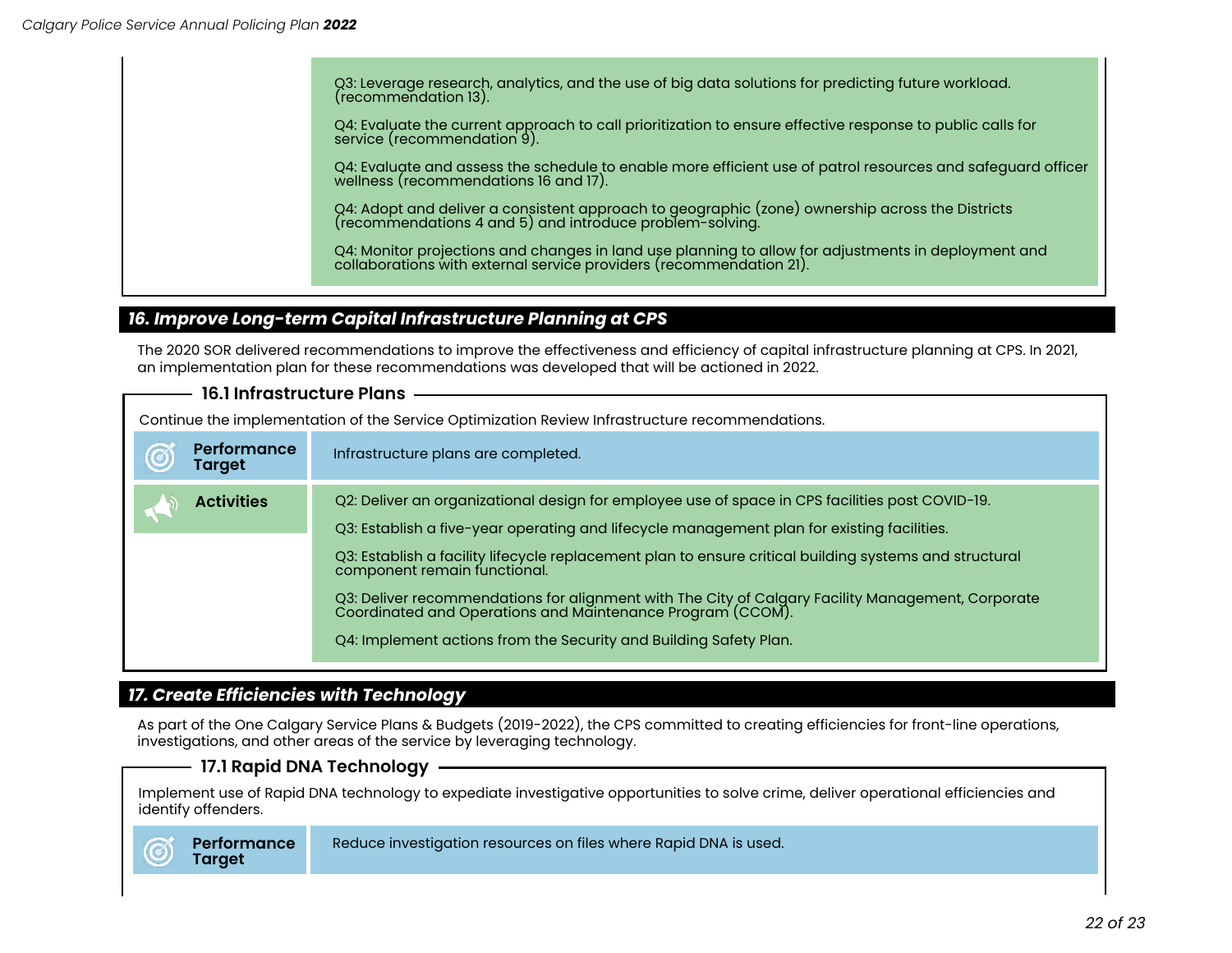| <b>Activities</b> | QI: Complete training for Forensic Crime Scene Unit (FCSU) members (group 1) and soft roll-out of<br>instrument on major code events. |
|-------------------|---------------------------------------------------------------------------------------------------------------------------------------|
|                   | Q2: Complete training for FCSU members (group 2).                                                                                     |
|                   | Q3: Formal roll-out of instrument to specialty units.                                                                                 |
|                   | Q4: Establish Memorandum of Understanding with Edmonton Police Service for a provincial DNA database.                                 |
|                   |                                                                                                                                       |

# **17.2 Technological Roadmap**

Building on our 2021 engagement with CPS members, we will address gaps, inefficiencies, and opportunities to improve employee experience and satisfaction regarding Information Technology (IT) systems.

| <b>Performance</b> | 80% of IT service requests resolved.                                                                                                                                                                                                                                                                                                                              |
|--------------------|-------------------------------------------------------------------------------------------------------------------------------------------------------------------------------------------------------------------------------------------------------------------------------------------------------------------------------------------------------------------|
| Target             | Connected Officer Plan delivered.                                                                                                                                                                                                                                                                                                                                 |
| <b>Activities</b>  | Q2: Complete Computer Assisted Dispatch (CAD) procurement.<br>Q3: Implement the Technology Ethics Committee.<br>Q4: Complete the Connected Officer Program Plan to address front-line and investigative technological<br>needs.<br>Q4: Complete network segmentation for system security compliance.<br>Q4: Implement Records Management System Universal Client. |

# **17.3 Human Resources Information System (HRIS)**

Leverage enterprise technology and improve business processes to transform and digitize HR data management and improve the employee experience through increased self-service options.

| Performance<br><b>Target</b> | Plan for procurement of HRIS is delivered. |
|------------------------------|--------------------------------------------|
| <b>Activities</b>            | Q3: Develop project and procurement plan.  |